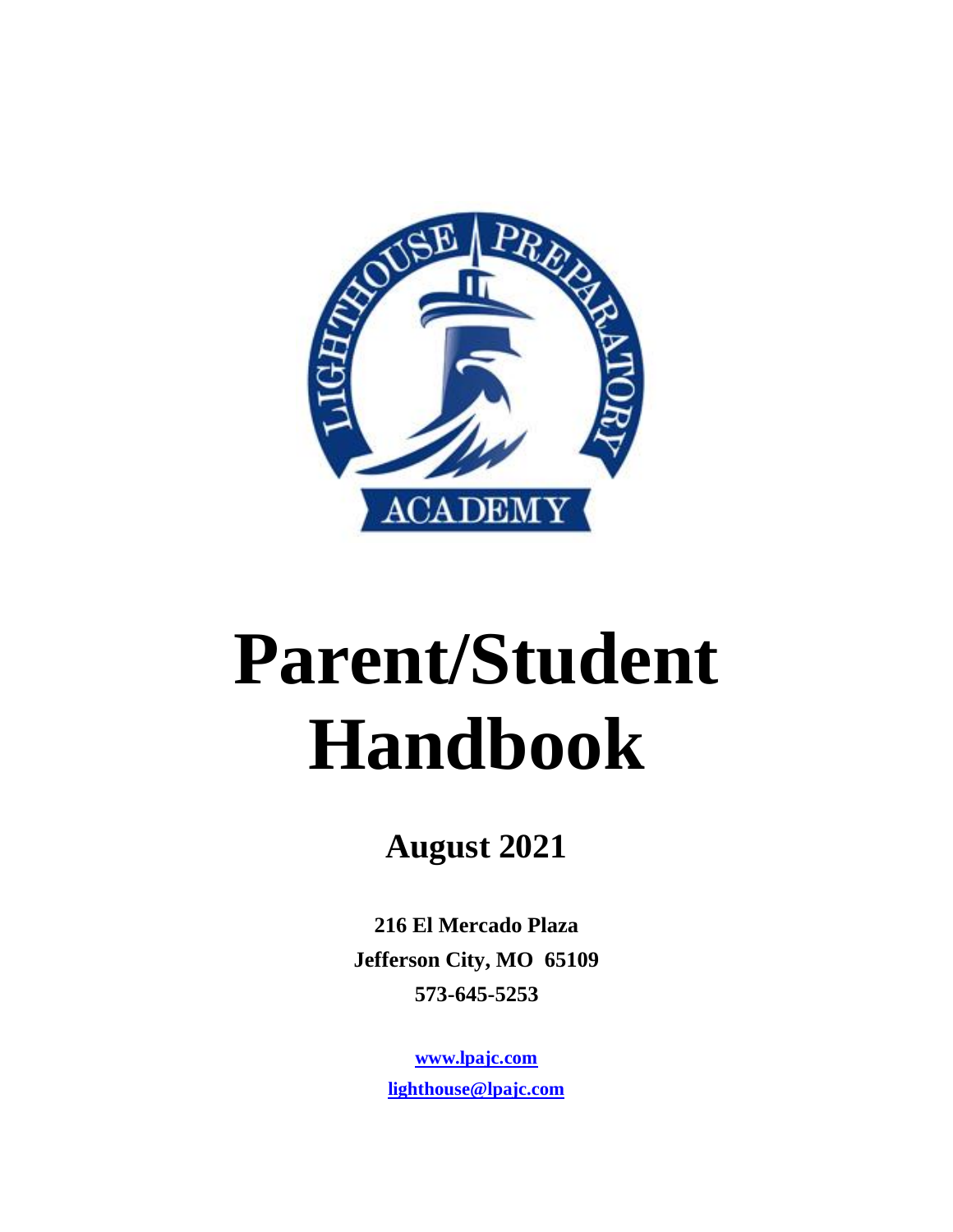## **TABLE OF CONTENTS**

| <b>GENERAL INFORMATION</b>                                   | 4                |
|--------------------------------------------------------------|------------------|
| BACKGROUND                                                   | 4                |
| <b>THE MODEL</b>                                             | 4                |
| EDUCATIONAL PHILOSOPHY                                       | $\sqrt{2}$       |
| <b>MISSION STATEMENT</b>                                     | 5                |
| <b>STATEMENT OF FAITH</b>                                    | 6                |
| NON-DENOMINATIONAL POSITION                                  | 6                |
| <b>SCHOOL &amp; HOME COMMUNICATION</b>                       | 6                |
| <b>ADMISSIONS POLICIES &amp; PROCEDURES</b>                  | 6                |
| <b>NON-DISCRIMINATORY POLICY</b>                             | 6                |
| PARENT AND STUDENT RESPONSIBILITIES                          | $\boldsymbol{7}$ |
| <b>ADMISSION PROCEDURES</b>                                  | $\boldsymbol{7}$ |
| <b>FINANCIAL POLICIES</b>                                    | 8                |
| <b>APPLICATION FEE</b>                                       | $\boldsymbol{8}$ |
| <b>REFUND POLICIES</b>                                       | 8                |
| <b>TUITION</b>                                               | $\boldsymbol{8}$ |
| <b>DISCOUNTS</b>                                             | $\boldsymbol{8}$ |
| <b>ADDITIONAL FEES</b>                                       | $\boldsymbol{8}$ |
| <b>TEXTBOOKS</b>                                             | 9                |
| <b>SCHOOL SUPPLIES</b>                                       | 9                |
|                                                              |                  |
| ADDING AND DROPPING CLASSES                                  | 9                |
| <b>SCHEDULE CHANGE FEE</b>                                   | 9                |
| <b>ACADEMIC POLICIES</b>                                     | 9                |
| <b>CREDITS</b>                                               | 9                |
| <b>GRADUATION REQUIREMENTS</b>                               | 10               |
| <b>ATTENDANCE REQUIREMENTS</b>                               | 11               |
| <b>ACADEMIC PERFORMANCE STANDARDS</b>                        | 11               |
| GRADING, EVALUATION, AND FEEDBACK                            | 12               |
| <b>STUDENT PROMOTION</b>                                     | 13               |
| <b>GRADE LEVEL CLASSIFICATION</b>                            | 13               |
| ADVANCING IN SECONDARY CLASSES                               | 14               |
| <b>STUDY HALL</b>                                            | 14               |
| <b>AUDITING OF CLASSES</b>                                   | 14               |
| ELIGIBILITY REQUIREMENTS FOR EXTRA-CURRICULAR ACTIVITIES     | 14               |
| <b>LATE WORK POLICY</b>                                      | 14               |
| <b>ABSENCES AND MAKE-UP WORK</b>                             | 15               |
| <b>TARDY POLICY</b>                                          | 17               |
| <b>SKIPPING CLASSES</b>                                      | 17               |
| <i><b>ACADEMIC INTEGRITY</b></i>                             | 17               |
| MODIFICATIONS TO STANDARD INSTRUCTIONAL/EVALUATION PRACTICES | 19               |
| DIFFICULT OR CONTROVERSIAL ISSUES AND TOPICS                 | 20               |
| <b>STUDENT CONDUCT</b>                                       | 20               |
| <b>CODE OF CONDUCT</b>                                       | 20               |
| <b>RESPONSIBLE TECHNOLOGY USE</b>                            | 21               |
| <b>DIGITAL LEARNING PLAN</b>                                 | 22               |
| <b>AUTOMOBILES AND PARKING LOTS</b>                          | 23               |
|                                                              |                  |
| GYMNASIUM, COURT, OR PLAYING FIELD                           | 24               |
| <b>OPEN CAMPUS</b>                                           | 24               |
| <b>DRESS CODE</b>                                            | 24               |
| SPECIFIC REGULATIONS FOR CENTRAL CLASSROOM DAYS              | 25               |
| DRESS CODE VIOLATIONS & ENFORCEMENT                          | 25               |
| <b>DISCIPLINE PROCEDURES</b>                                 | 25               |
| <b>GENERAL DISCIPLINE POLICY GUIDELINES</b>                  | 26               |
| DISCIPLINARY ACTIONS TO MINOR MISCONDUCT                     | 26               |
| DISCIPLINARY ACTIONS TO MAJOR MISCONDUCT                     | 27               |
| <b>VISITOR POLICY</b>                                        | 28               |
| LIGHTHOUSE ACADEMIC PROGRAM                                  | 29               |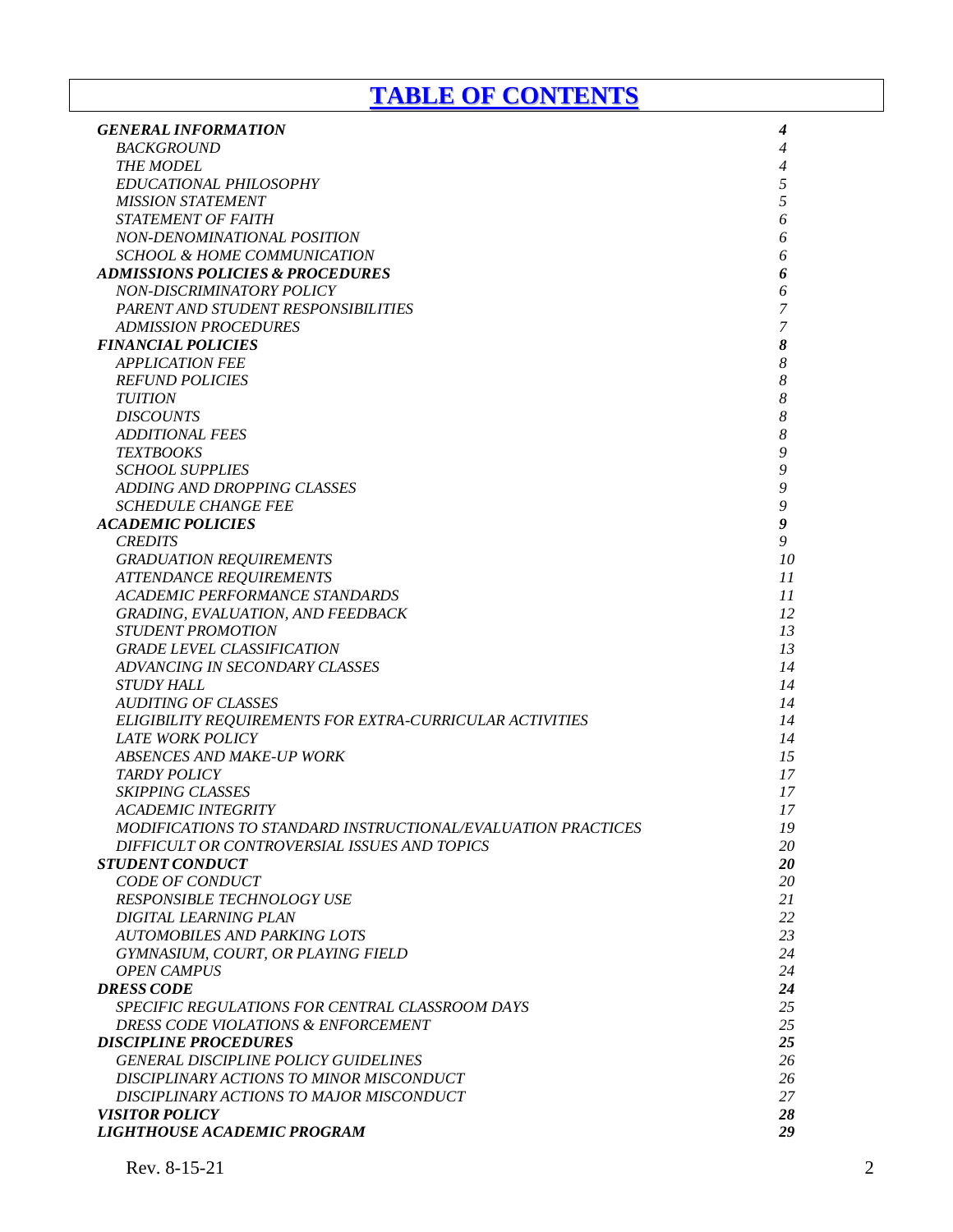<span id="page-2-0"></span>

| LIGHTHOUSE SECONDARY 6 <sup>th</sup> -12 <sup>th</sup> | 29 |
|--------------------------------------------------------|----|
| <i>PARENTAL ROLE</i>                                   | 29 |
| <b>COURSE PREREOUISITES</b>                            | 30 |
| <b>ACADEMIC DEPARTMENTS</b>                            | 30 |
| <i>ATHLETICS</i>                                       |    |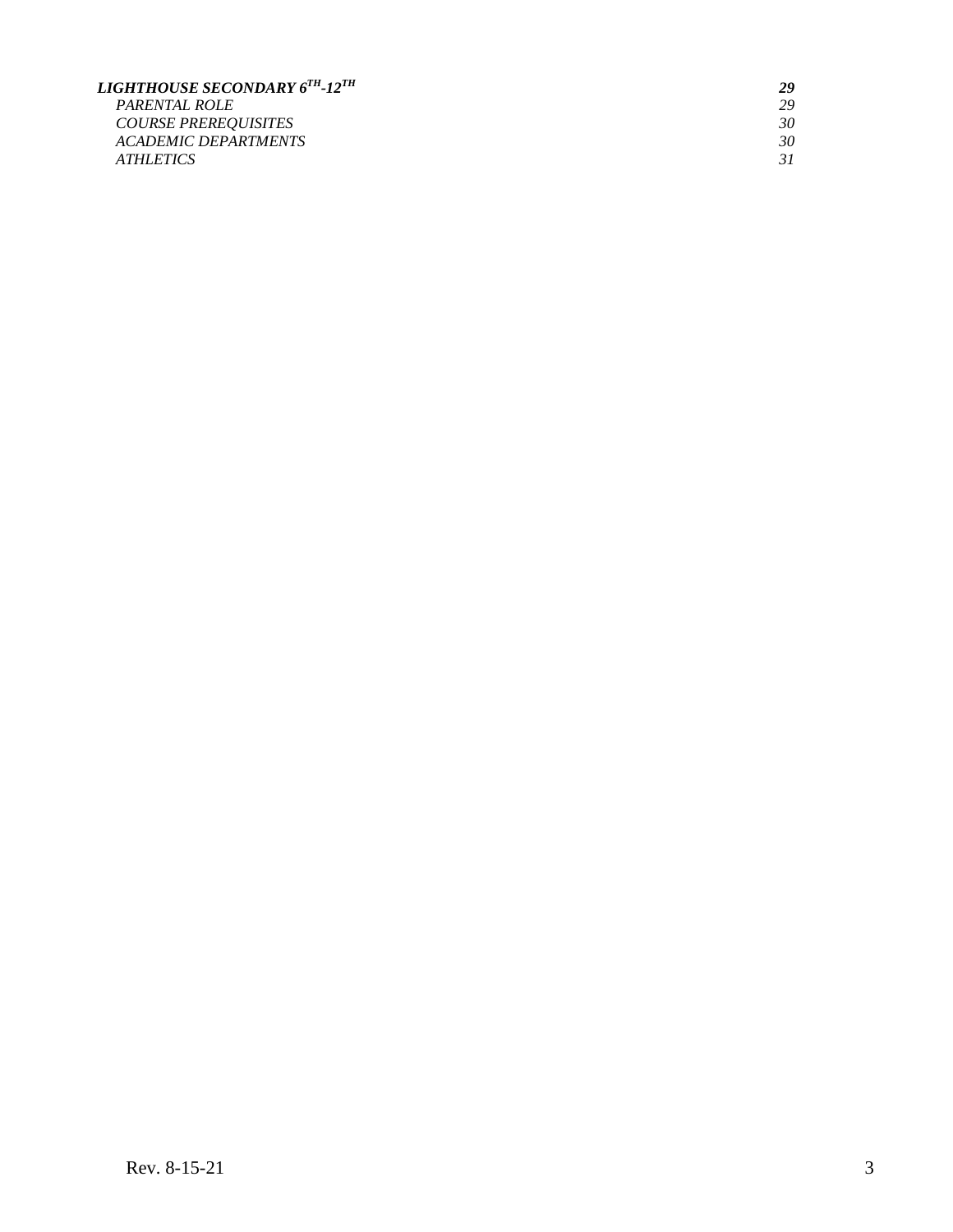## **GENERAL INFORMATION**

#### <span id="page-3-0"></span>**BACKGROUND**

In the summer of 2006, a group of parents heard about a new alternative in education. One of these individuals attended a seminar hosted by National Association of University Model Schools® in Texas to learn about this concept and explore the possibility of starting this type of school in Jefferson City. The report from this trip convinced them that God would establish this type of school here, and they began praying for others to join them in this vision. As a result, four couples joined together with the purpose of establishing a University Model School®.

Lighthouse Preparatory Academy is a unique private Christian school that utilizes a university-type schedule and a teacher-parent integrated instructional approach to produce a high level of academic achievement while enabling strong ties between parents and their children. The school is a concrete example of a new educational model called University-Model Schooling (UMS<sup>®</sup>) in which two proven elements of educational success  $- (1)$  the professional classroom instruction of a teacher, and (2) the caring at-home mentoring of a parent - are combined into a single, unified, college-simulated program. Other proven elements of the school's program include character education, low student/teacher ratios, hands-on learning, a strong student work ethic, an effective college-preparatory curriculum, character-building student activities, and servant-minded local operation and management.

Lighthouse was officially incorporated on October 27, 2006, and opened for its first day of classes on August 20, 2007. Lighthouse Preparatory Academy, along with her sister University-Model Schools® in other parts of the country, is now demonstrating that it is indeed possible for both parents and teachers to effectively work together for the common goal of providing God's children with a high quality Christian education that is both cost-effective and strengthening to families.

#### <span id="page-3-1"></span>**THE MODEL**

University-Model® education includes a rigorous academic program, extra-curricular opportunities, and character development.

- The academic program utilizes the best aspects of traditional, full-time public and private schools, as well as home schools, and molds them into one model. UMS® uses a university-style schedule adapted to the middle school and senior high levels. Professional teachers, instructing in their areas of expertise, conduct central classroom instruction. The model provides a full academic program for sixth through twelfth grades. Students go to school on Monday, Wednesday, and Friday and spend alternate days at home where parents continue their instruction or monitor student progress. Teachers provide parents with detailed instructions for days spent at home. Also, UMS® caters to a wide variety of student needs by allowing a range of enrollment opportunities. A student may choose to take only one or two classes or may opt to take a full academic load. Much like courses listed in a college catalog, each course description contains information about the course, prerequisites, and parental involvement for that class. Tuition is paid per course, per semester.
- The extra-curricular program gives students an opportunity to pursue and develop special interests, talents, and abilities in addition to academics. Participation in these activities helps motivate students to succeed and provides another avenue for learning important life skills, such as teamwork, relating well to others, work ethic, time management, goal setting, and more.
- Character development permeates both the academic and extra-curricular programs as the school works with the parents to reinforce Christ-like attitudes and behavior by helping to encourage, support, and train parents; it also reinforces parental values and expectations while at school, and enforces school behavior and discipline policies based on shared core values.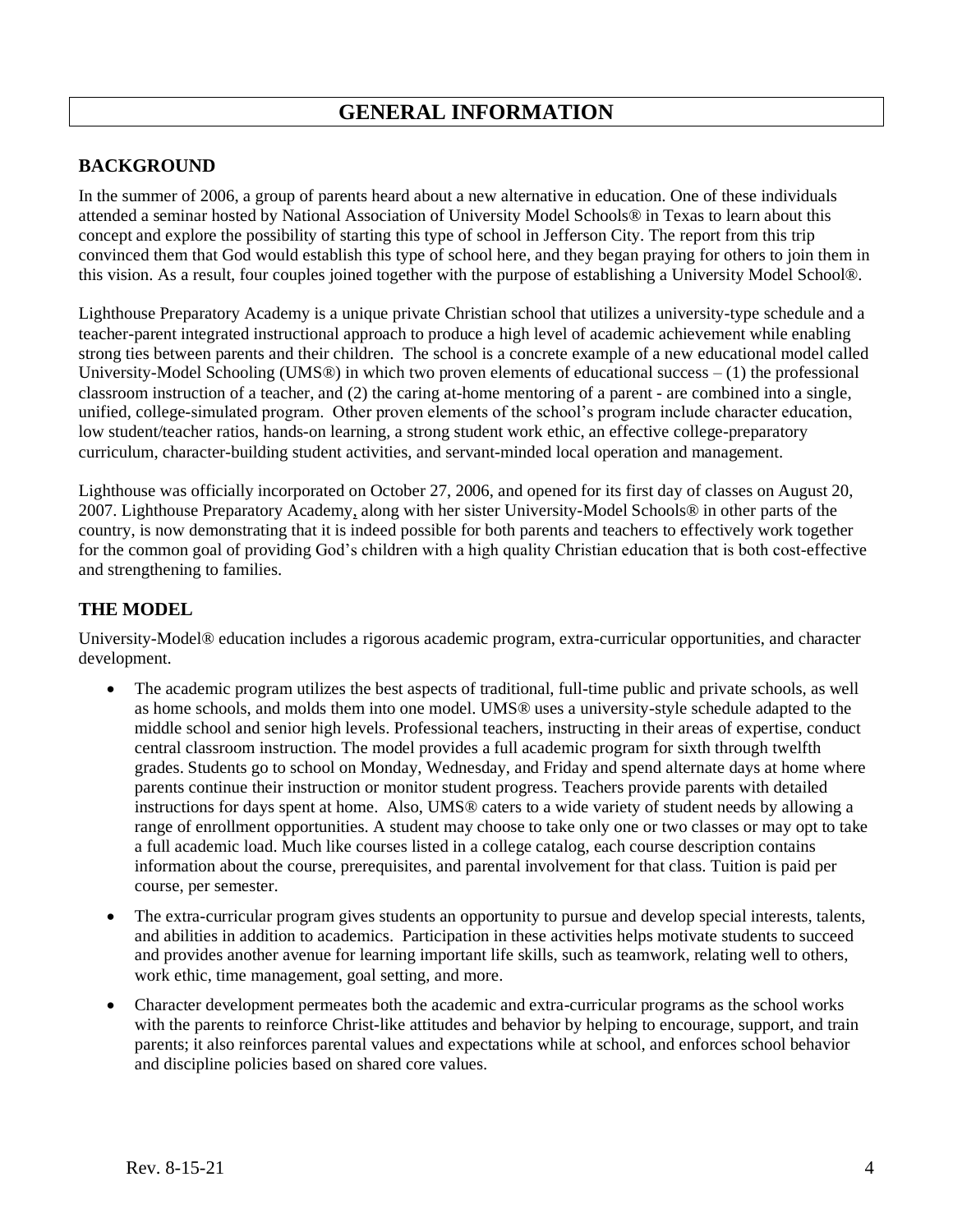## <span id="page-4-0"></span>**EDUCATIONAL PHILOSOPHY**

Lighthouse Preparatory Academy bases its educational philosophy on three main components: (1) adhering to a biblical foundation, (2) preparing each student for life, and (3) emphasizing the parents' role.

**(1) A Biblical Foundation:** Our first and most important aim at Lighthouse Preparatory Academy is to love and glorify God in all that we do (I Cor. 10:31, I Pet. 4:11). All education is inescapably Christian in that all truth is God's truth. The Bible, as the infallible, inerrant, and inspired Word of God, is the foundation and guide for all knowledge and is basic to all elements of education. Because God created, sustains, and will consummate all things through His Son, the Lord Jesus Christ, the universe and all life are dynamically related to Him and have the purpose of glorifying Him. This purpose is fundamental to Christian education and will permeate every aspect of our goals and objectives, our teaching methods, and our curriculum. All representatives of the school will strive to demonstrate and teach values, character, and "Christ-likeness" as well as academic information.

**(2) Preparing Each Student for Life:** The primary goal of all Christian education is to prepare each student to glorify and honor God in all that he does. We seek to fulfill this goal by the following:

- Training and encouraging students to become committed disciples of Christ,
- Supporting the family as the primary social and educational unit instituted by God,
- Promoting personal responsibility for academic excellence and a strong work ethic, and
- Integrating home and school for the development of life skills and strong Christian character in balance with academics and extra-curricular activities.

Students will be encouraged to assume personal responsibility for learning as part of the maturation process. We expect Lighthouse Preparatory Academy students to be prepared for pursuing any chosen profession, through rigorous academic instruction and discipline, and to be committed to a lifetime of learning and service to their families, their churches, and their communities through an intimate relationship with Jesus Christ.

**(3) The Role of Parents:** We recognize that parents are commanded to rear their children for God's glory by bringing them up in the nurture and discipline of the Lord (Deut. 6; Eph. 6:4). The home, therefore, is to be a place of training and teaching one's own children as is seen from God's command. Parents are God's first plan, His single most effective agents for spreading the Gospel to children and discipling young believers. The vast majority of Christians come to a "saving faith" in Christ when they are children, under the influence of their parents; furthermore, the successful sharing of a parent's faith and values is best facilitated when actively involved parents take the time, make the opportunity, and employ the tools needed for developing close, loving, and nurturing relationships with their children.

A Christian, University-Model School® exists to assist parents with the modern-day difficulties of preparing their children for college while also recognizing and supporting the parents' unique role in communicating their faith and values. For parents to succeed in their all-important task of discipleship, it is essential for families to experience meaningful time together. Traditional school systems, by their very structure, tend to rob parents and students of this most precious commodity. UMS® gives time and access back to parents in exchange for their commitment to be academically and relationally involved with their students outside of class according to the college-preparatory, curriculum design. Such involvement, when lovingly and joyfully administered, leads to greater opportunity for parents to succeed in teaching their most important "subjects" - faith, hope, and love. This good-faith partnership between parents and teachers makes home and school integration for a *family-strengthening*, quality education both possible and practical.

#### <span id="page-4-1"></span>**MISSION STATEMENT**

*Lighthouse Preparatory Academy's mission is to strengthen families by partnering with parents to develop witnesses for Christ through academic excellence and character development.*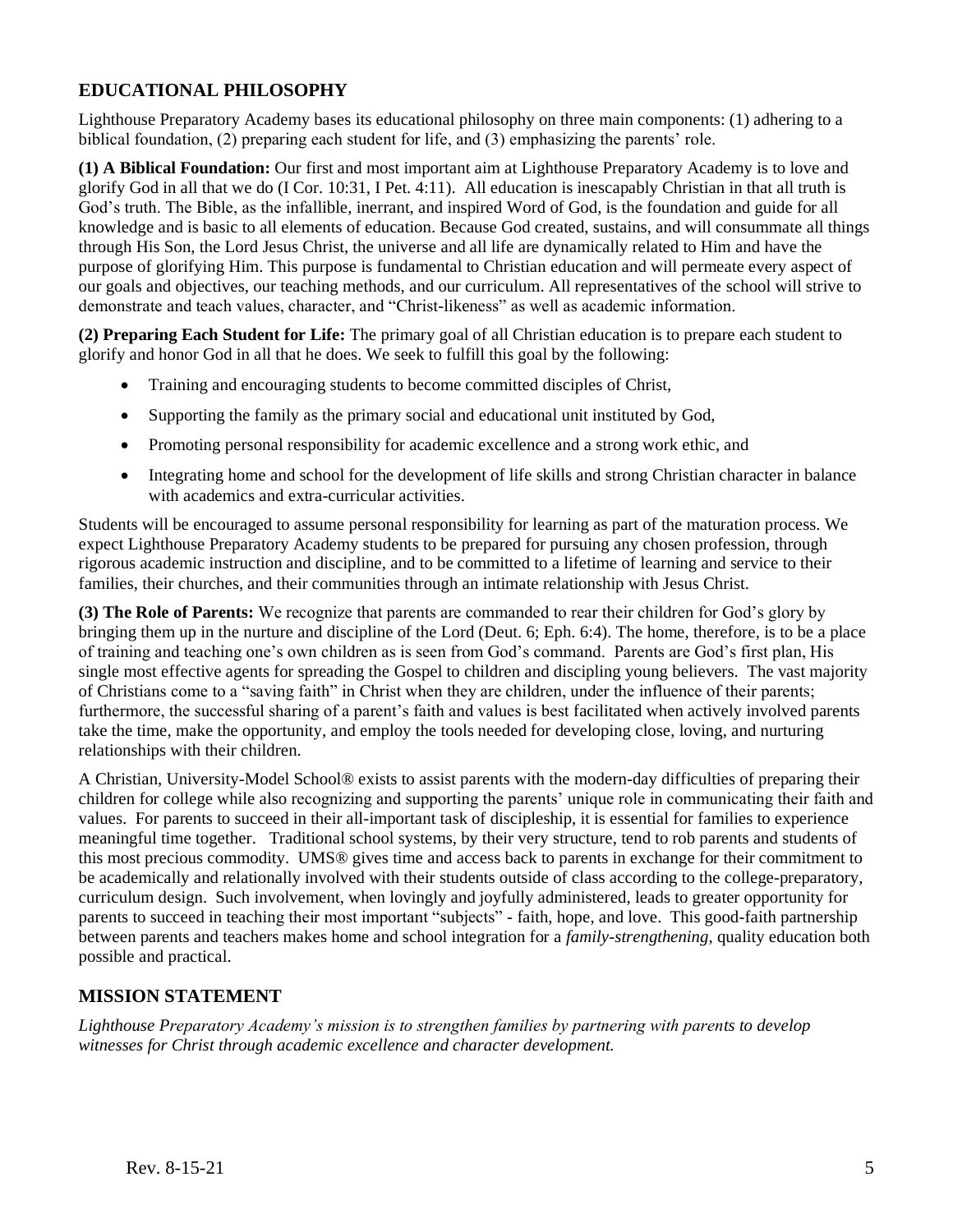#### <span id="page-5-0"></span>**STATEMENT OF FAITH**

- **1.** We believe the Bible to be the only, inspired, infallible, authoritative, inerrant Word of God. *(2 Timothy 3:15; 2 Peter 1:21)*
- **2.** We believe there is only one God, eternally existent in three persons Father, Son and Holy Spirit. *(Genesis 1:1; Matthew 28:19, John 10:30)*
- **3.** We believe in the deity of Christ *(John 10:33),* His virgin birth *(Isaiah 7:14; Matthew 1:23; Luke 1:35*); His sinless life *(Hebrews 4:15; 7:26);* His miracles (*John 2:11);* His vicarious and atoning death *(I Corinthians 15:3; Ephesians 1:7; Hebrews 2:9);* His resurrection *(John 11:25; I Corinthians 15:4);* His ascension to the right hand of the Father *(Mark 16:19);* His personal return in power and glory *(Acts 1:11; Revelation 19:11).*
- **4.** We believe in the absolute necessity of regeneration by the Holy Spirit for salvation because of the exceeding sinfulness of human nature, and that men are justified on the single ground of faith in the shed blood of Christ and that only by God's grace and through faith alone we are saved. It is not something we earn or deserve. It is offered in grace and received by faith in Jesus Christ alone. *(John 3:16, 5:24; Romans 3:23, 5:8-9; Ephesians 2:8-10; Titus 3:5).*
- **5.** We believe the biblical definition of marriage as the covenant relationship between one naturally-born man and one naturally-born woman. (*Genesis 2:23-24*)

#### <span id="page-5-1"></span>**NON-DENOMINATIONAL POSITION**

These statements are based on essential Christian beliefs that we strongly support as the primary doctrine for teaching. Lighthouse Preparatory Academy does not promote or endorse any particular denomination. It is our desire to maintain this position for the purpose of unity and fairness to each student. Other doctrinal issues upon which this ministry has no official stance will be considered secondary doctrine and will not be taught. In the event secondary doctrine is brought up, students will be referred back to the family and church for final authority. We desire to remain united in the salvation and love of Christ, avoiding any dissension that may be caused by denominational distinctive.

#### <span id="page-5-2"></span>**SCHOOL & HOME COMMUNICATION**

Communication is *vital* in the University-Model® of education. The Lighthouse administration and teachers will communicate regularly with parents. We encourage parents and students to contact teachers to clarify assignments or expectations. Also, parents and students should attend all school meetings and training opportunities designed to inform the parents of important topics or events and help the parent learn how to be an effective co-teacher. If there are questions or problems within a particular class, the parent or student should first talk with the teacher. If the issue cannot be resolved satisfactorily, the parent or student should talk with the administrator. It is our desire to cultivate a positive and effective relationship with the parents in order to ensure the students' success.

## **ADMISSIONS POLICIES & PROCEDURES**

<span id="page-5-3"></span>Admission to Lighthouse is required in order to register for any of the courses offered. Lighthouse will maintain a transcript on file for all full-time students admitted to the school. Parents will be provided with a copy of this transcript upon request. Lighthouse will keep an academic transcript of the courses taken at the school and will maintain records of previous courses taken at a public school and/or transfer credits (if in accordance with Lighthouse Preparatory Academy's policies concerning credit transfer).

#### <span id="page-5-4"></span>**NON-DISCRIMINATORY POLICY**

Lighthouse admits students of any race, color, national origin, and ethnic origin to all the rights, privileges, programs, and activities generally accorded or made available to students at the school. Lighthouse does not discriminate on the basis of race, color, national origin, and ethnic origin in administration of its educational policies, admission policies, athletic, and other school-administered programs.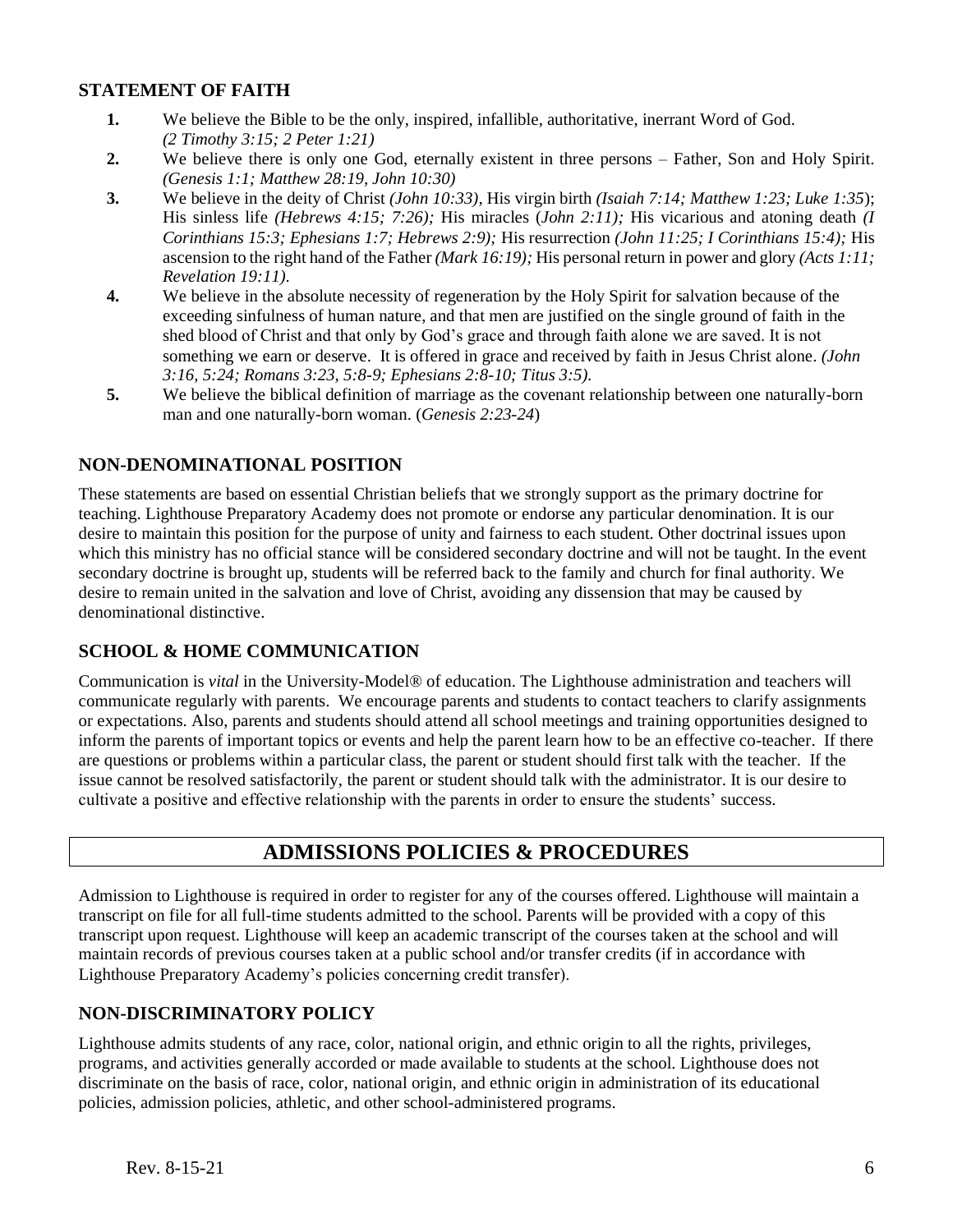## <span id="page-6-0"></span>**PARENT AND STUDENT RESPONSIBILITIES**

Students must be accepted to Lighthouse through a formal admissions process. **Both parental involvement and student cooperation is essential for Lighthouse to fulfill its mission.** Therefore, as a condition of acceptance to this school, the parents and student applying for admission must fulfill the following requirements:

- Agree to provide the academy with a completed application form for each child applying for admission, along with transcripts and transfer credit requests from previous schools or home school.
- Agree with the Mission, Statement of Faith, and Nondenominational Position of Lighthouse. If there is any point of contention or concern with any of these items, they must be satisfactorily resolved with the Board.
- Agree to provide a quality Christian education for their children in accordance with existing law.
- Agree to accept the primary responsibility for their children's behavior at school and student supervision at home.
- Agree with and support the school's procedures for handling student discipline.
- Acknowledge that their child has reviewed the Lighthouse Code of Conduct and Dress Code Policy and is willing to abide by those policies.
- Agree to use a Christian Conciliation Service if ever necessary.
- Agree that the church the family affiliates with promotes teaching and doctrine that is in keeping with the Lighthouse Statement of Faith and does not include teaching or doctrine that is contrary to the Statement of Faith.
- Agree to provide continually updated immunization records and/or submit the appropriate religious and/or medical exemptions as approved by the state of Missouri for your child.
- Agree to allow child's picture in the school's yearbook.
- Agree to allow family name and phone number listed in the Lighthouse directory.
- Acknowledge responsibility to purchase the entire required curriculum for their student(s) prior to the first day of classes.
- Agree to review assignment sheets regularly so that the school's and teacher's expectations of both parent and student are known and so that all assignments and projects are due on time.

## <span id="page-6-1"></span>**ADMISSION PROCEDURES**

#### **1. Attend an informational meeting**

Parents are required to attend a scheduled information meeting about the school in order to fully understand the expectations of their involvement in the education of their child at Lighthouse. Parents will receive their admissions packet of materials at this meeting.

#### **2. Complete an application form**

If, after reviewing the school material and praying about this important decision parents are still interested in the school, they complete the application and return it to the school office along with all academic records and other information as specified in the application packet. There is a non-refundable \$50 per family application processing fee required at this time. This fee is non-refundable unless the student is not admitted.

#### **3. School admissions family interview**

Each family applying for admission will have a one-time interview by the Administration if a satisfactory application is received. This will allow the opportunity to answer any questions about Lighthouse and ensure it is the best educational fit for the family. An interview will be arranged by phone once a satisfactory application has been processed. Incomplete or unsatisfactory applications will not result in an interview. Families will receive a response in seven to ten business days following the interview.

#### **4. Entrance testing and evaluation**

Entrance testing may be required for all new students enrolling in academic classes. Testing will determine placement in the appropriate courses according to math and language arts skills specific to our curriculum. Parents may supply copies of the student's ACT, SAT, PSAT, CAT, Stanford Achievement Test, or Iowa Basic Skills Test as a substitute for the placement testing if completed within 12 months prior to registration. Testing fee is due when tests are arranged.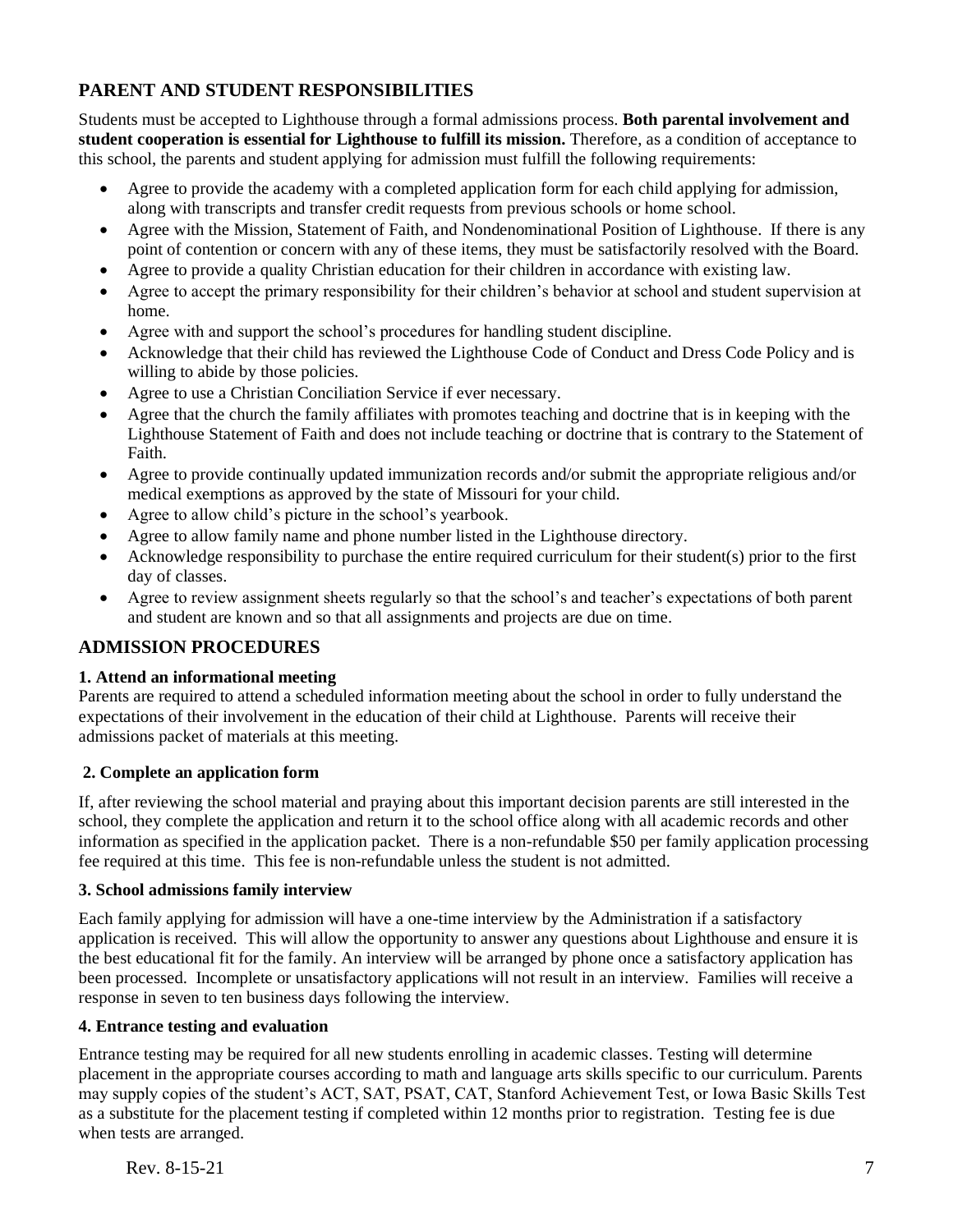#### **5. Course registration and high school diploma planning**

All full-time high-school students must undergo academic advising to establish a diploma plan. All students will receive confirmation from the registrar of their final class schedule. Upon confirmation of enrollment, a payment plan for tuition must be established. A required Book Buying Guide and School Supplies list will be provided, along with purchasing information. Immunization records or the appropriate exemptions are also due.

## **FINANCIAL POLICIES**

#### <span id="page-7-1"></span><span id="page-7-0"></span>**APPLICATION FEE**

A one-time \$50.00 application fee is assessed *per family* and is non-refundable.

#### <span id="page-7-2"></span>**REFUND POLICIES**

Unused tuition may be refunded if a family experiences death in their immediate family, loss of work, job transfer out of the area, or for a student's extended illness.

All course tuition payments will be 100% refundable for any course that is cancelled by the academy. If a class is moved to a different time-slot, parents can either receive a refund or switch to the new time.

#### <span id="page-7-3"></span>**TUITION**

- 1. Payment Options:
	- 1. Parents may pay for the whole year by July 15.
	- 2. Parents may pay for the fall semester by July 15 and the spring semester by December 15.
	- 3. Parents may pay monthly by check or by ACH payments. Payments for the fall semester are July 15 through November 15, and payments for the spring semester are December 15 through April 15.
	- 4. Any exceptions to these payment options must be submitted in writing and approved by the administration.

2. In the event of a bank draft default, a family will have ten days to bring their Lighthouse account current during which time their student may attend class. After the ten-day grace period, the student is placed on suspension and is not permitted to attend school until complete payment is made.

3. The tuition for the current school year must be paid in full before registration for the next school year is accepted. An exception is made for families signed up for ACH payments. Also, tuition must be paid in full before student records, including report cards and official transcripts, are released. If there is an overdue balance, students cannot graduate from Lighthouse Preparatory Academy.

4. All fees will be handled through the school office and not with faculty members.

#### <span id="page-7-4"></span>**DISCOUNTS**

Discounts are only available to  $6<sup>th</sup>$ -12<sup>th</sup> grade students enrolled in six blocks per semester, excluding study halls.

- Full-time  $6<sup>th</sup>$ -12th grade students will receive a \$125.00 discount per semester on tuition only.
- Administrative fees are *not* discounted.

#### <span id="page-7-5"></span>**ADDITIONAL FEES**

(These choices are optional for students.)

Transfer classes--\$100.00 per class

Leadership Credit--\$25.00 per .25 credit

 $\text{Rev. } 8-15-21$  8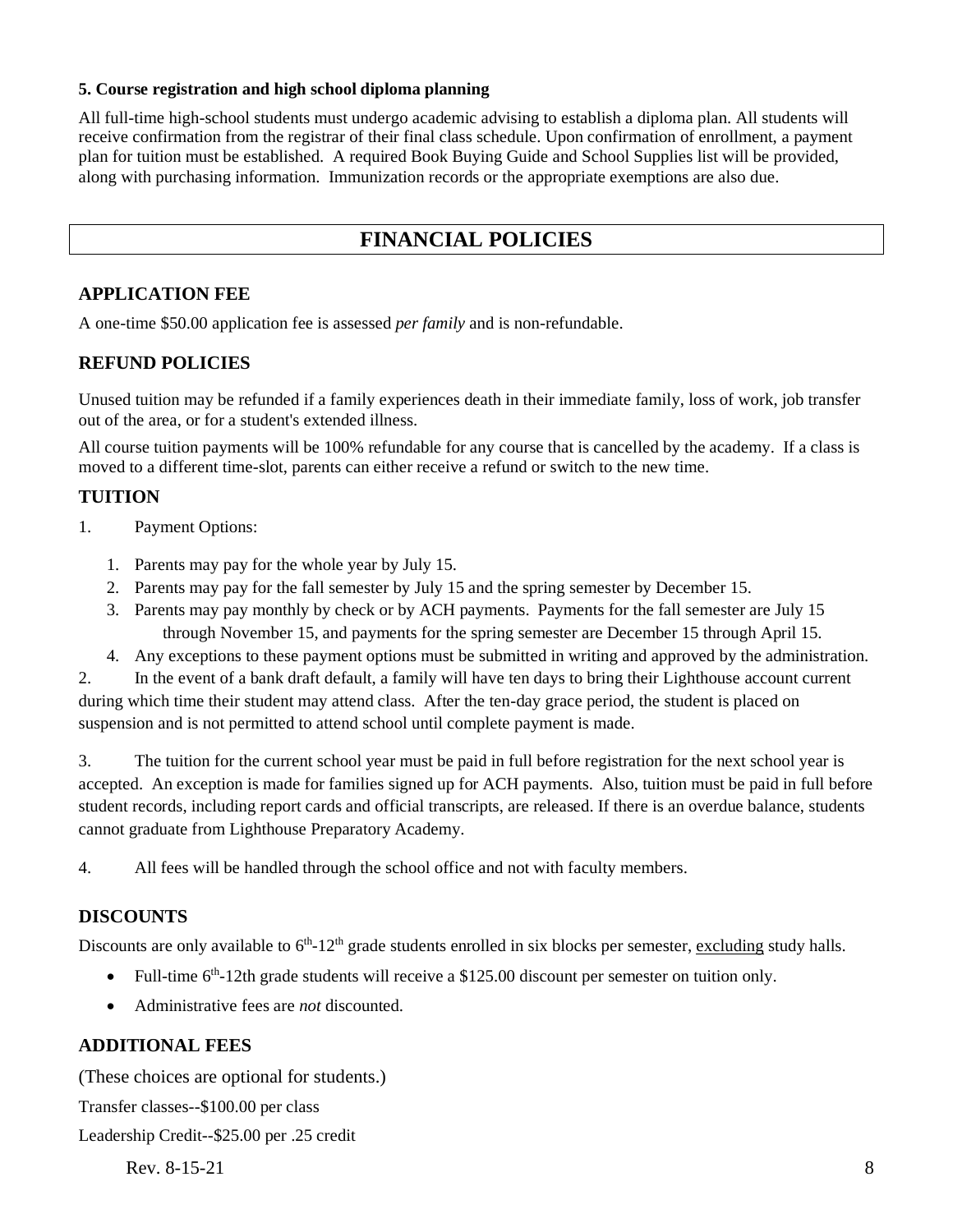LEAP**--**\$150.00 per .5 credit (includes the cost of the LEAP events and campout)

Study Hall--\$100 per semester

#### <span id="page-8-0"></span>**TEXTBOOKS**

Students are responsible for purchasing all textbook materials required for each class. A textbook list will be furnished each semester to facilitate ordering materials. Lighthouse Preparatory Academy will make every effort to supply an exhaustive list of textbooks but reserves the right to add materials as necessary throughout the school year. If a class must be cancelled, Lighthouse Preparatory Academy is not financially responsible for materials purchased for the class.

#### <span id="page-8-1"></span>**SCHOOL SUPPLIES**

Lighthouse Preparatory Academy will furnish a list of supplies required for full-time students. Teachers may periodically require additional supplies for special projects or assignments. Parents will be responsible for purchasing each student's supplies.

#### <span id="page-8-2"></span>**ADDING AND DROPPING CLASSES**

Students may add or drop courses for the first two full weeks of classes, if the student is in good standing with the school and if space for him or her is available in the desired course. Students may withdraw from a class or classes any time before the end of eight weeks of school without incurring academic penalties. Forms are available in the office for all schedule changes. These must be signed by the parent and approved by the office. The student will not be allowed into a new class without this form. *For more information on the impact of dropped courses on a student's academic record, please refer to "Academic Performance Standards".* **Tuition will be refunded only if a family experiences death in their immediate family, loss of work, job transfer out of the area, or for a student's extended illness. Please take this into consideration when adding or dropping classes.**

#### <span id="page-8-3"></span>**SCHEDULE CHANGE FEE**

<span id="page-8-4"></span>Changes to a student's schedule will result in an administrative fee of \$25.00 per form, regardless of the number of changes requested. A separate form must be used for each student. This fee does not apply to scheduling changes initiated by the school.

## **ACADEMIC POLICIES**

#### <span id="page-8-5"></span>**CREDITS**

#### **Definition of Credits**

In general, one Lighthouse Preparatory Academy credit is equivalent to a full year's instruction in a given course of study. Students will earn course credits on a semester-by-semester basis. Some courses are semester intensive, with students completing one year of material in one semester and earning 1 credit.

#### **Transfer of credits**

Students may transfer high school credit from another public or private school by providing a complete transcript from the previous school. Home-school students may apply for credit by completing a form documenting their courses. Written examples of coursework or exams may also be required. The student will be given the following credit if the course(s) is deemed comparable to courses required for a Lighthouse Preparatory Academy diploma:

- One complete semester course at a full-time school  $= 1/2$  credits
- One complete yearly course at a full-time school  $= 1$  credit
- Each complete semester course in a home-school or umbrella-school program will be individually determined for transfer of credit.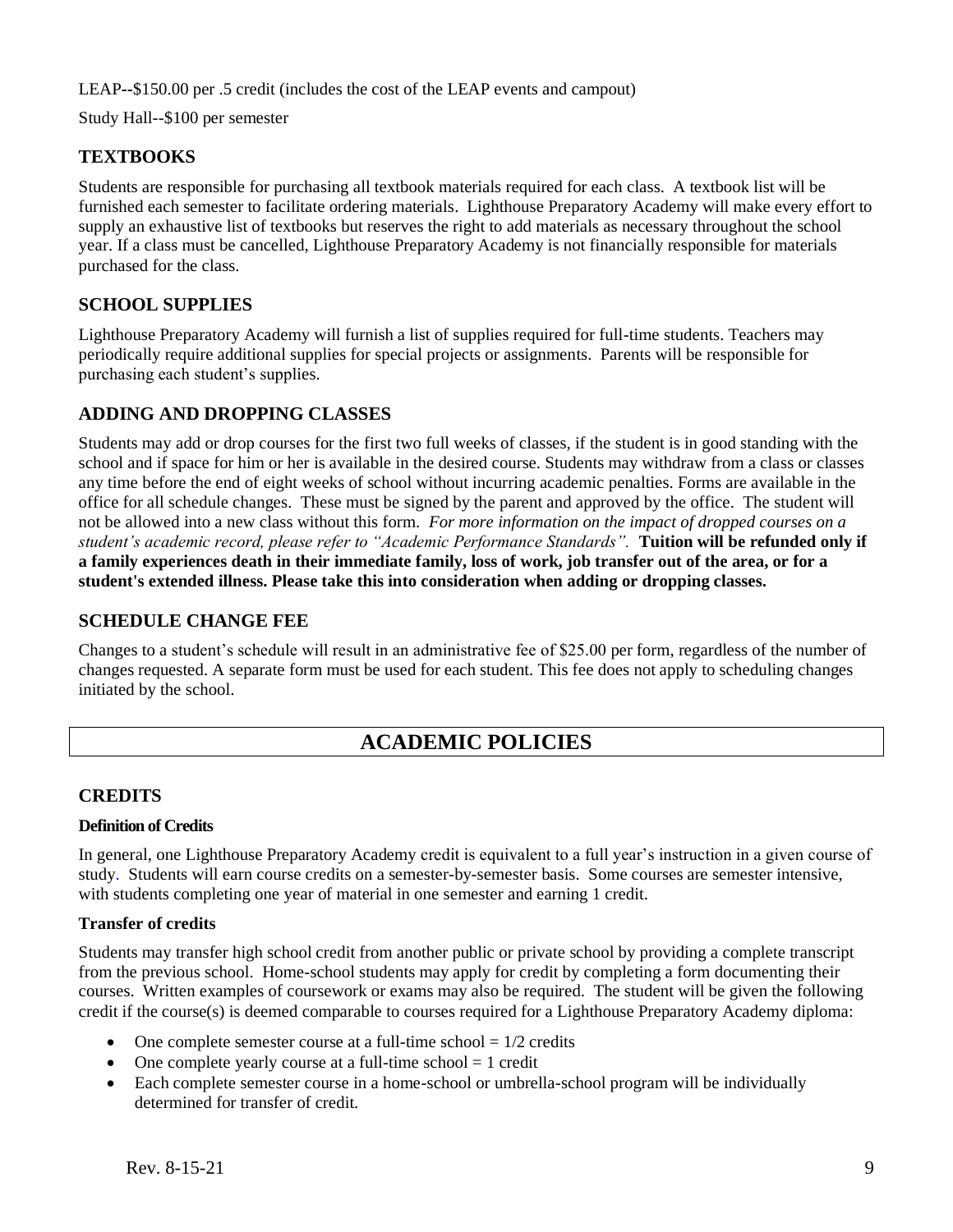#### <span id="page-9-0"></span>**GRADUATION REQUIREMENTS**

#### **General Requirements**

The Academy currently offers two diploma options: the LIGHTHOUSE PREPARATORY ACADEMY DIPLOMA, intended to prepare students for entry into most competitive colleges, and the LIGHTHOUSE PREPARATORY ACADEMY HONORS DIPLOMA, intended to provide students with even greater depth in two or more selected fields of study. In order to receive either of the diplomas offered, ALL candidates must successfully complete a minimum of 26 or 29 credits respectively, of which at least 2/3 of the credits must be earned at Lighthouse Preparatory Academy, and at least 12 of those must be in the core subjects of mathematics, language arts, science, and social studies. Once a student begins attending Lighthouse Preparatory Academy, they must remain continually enrolled in at least two courses per semester, earning a minimum of two credits per year. No more than four classes will be transferred from a college in replacement of courses which Lighthouse offers and no more than three classes will be transferred from a college in any one year. Lighthouse will determine the number of credits each transfer course will be given. If a student is unable to meet these requirements, the family may petition the school board for an exception. Also, students must maintain a Grade Point Average of 2.0 or above, and must submit scores from either the ACT or the SAT, as well as complete the course requirements that apply to their specific situation, as described below.

#### **The Lighthouse Preparatory Academy Diploma**

The Lighthouse Preparatory Academy Diploma is intended to prepare students for entry into most competitive fouryear colleges and universities. In order to earn a Diploma from the academy, students are required to earn the following credits in the indicated areas:

LANGUAGE ARTS: 4 credits (9th grade Language Arts and higher) MATHEMATICS: 4 credits (Algebra 1 and higher)--Taking math in the senior year is highly recommended. SCIENCE: 3 credits (Physical Science and higher)--Biology, Chemistry, and Physics with a least one lab class are strongly recommended. SOCIAL STUDIES: 4 credits (9th grade Social Studies and higher AND must include a passing grade for MO State and U.S. Constitution tests and a passing grade of an American Civics exam.) FOREIGN LANGUAGES: 2 credits (Must be in the same foreign language; ASL accepted) WORLDVIEW: 1 credit BIBLE: 1 credit HEALTH: ½ credit PRACTICAL ARTS: ½ credit (Personal Finance) FINE ARTS: 1 credit (Art History and Appreciation OR Music History and Appreciation) ELECTIVES: 5 credits

#### **Total required credits for a graduate diploma: 26**

#### **The Lighthouse Preparatory Academy Honors Diploma**

The Honors Diploma is intended not only to prepare students for entry into more competitive four-year colleges and universities but also to provide them with greater depth in two or more selected fields of study. All honors students must fulfill the requirements for the Lighthouse Preparatory Academy Diploma and then select HONORS CONCENTRATIONS consisting of at least 3 additional upper division courses (earning at least one credit per course) from Mathematics, Science, Language Arts, Social Studies, Bible, Worldview and/or Foreign Languages for a minimum total of 29 credits. All additional upper division courses used to satisfy the requirements for earning an Honors Diploma must be taken in residence at the academy. Furthermore, in order to receive an Honors Diploma, a student must maintain a cumulative grade point average of 3.0 or higher and must be in good academic standing upon graduation. Please note that some courses required for the completion of honors concentrations are offered only when there is sufficient student interest.

LANGUAGE ARTS: 4 credits (9th grade Language Arts and higher)

MATHEMATICS: 4 credits (Algebra 1 and higher)--Taking math in the senior year is highly recommended. SCIENCE: 3 credits (Physical Science and higher)--Biology, Chemistry, and Physics with a least one lab class are strongly recommended.

SOCIAL STUDIES: 4 credits (9th grade Social Studies and higher AND must include a passing grade for MO State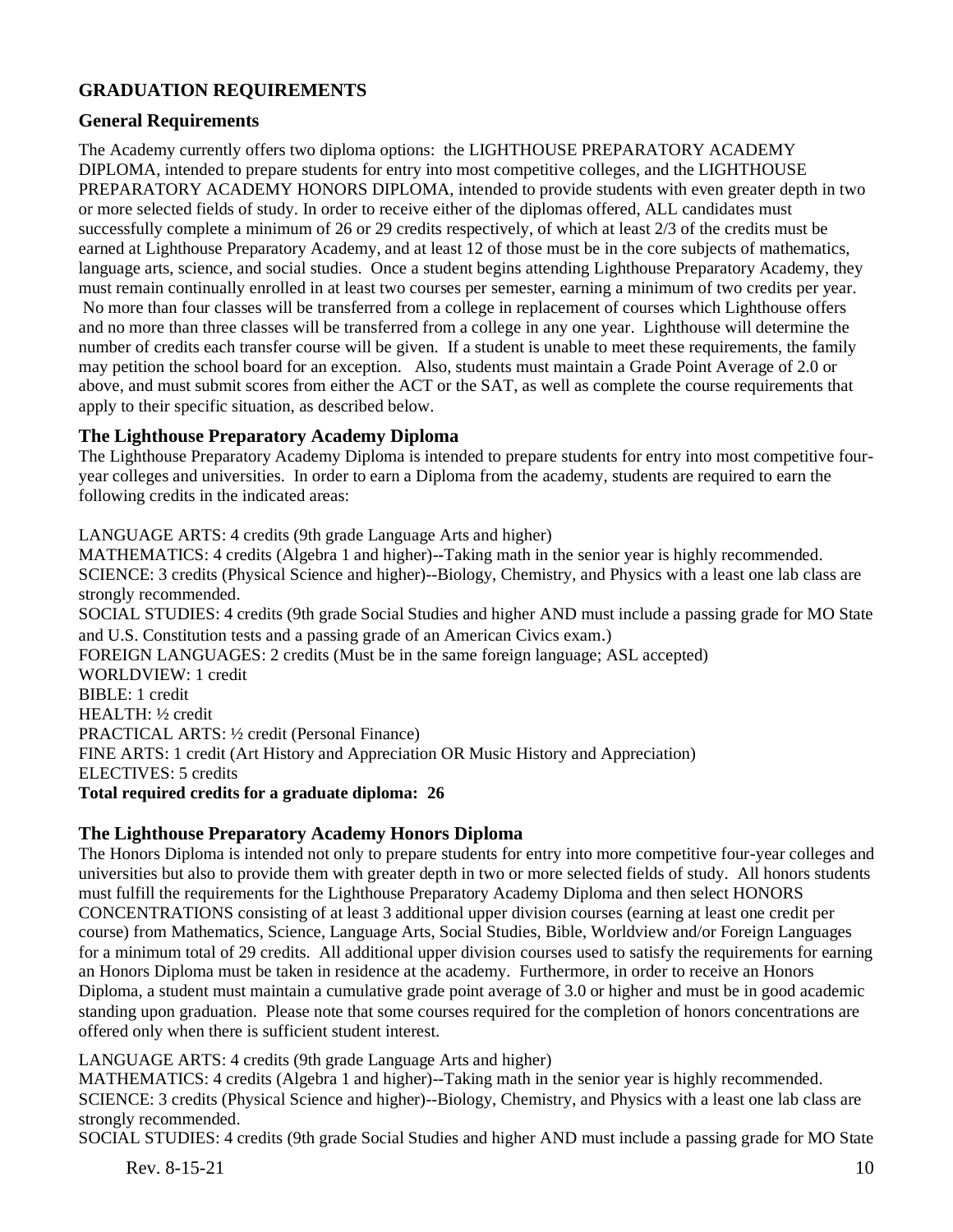and U.S. Constitution tests and a passing grade of an American Civics exam.) FOREIGN LANGUAGES: 2 credits (Must be in the same foreign language; ASL accepted) WORLDVIEW: 1 credit BIBLE: 1 credit HEALTH: ½ credit PRACTICAL ARTS: ½ credit (Personal Finance) FINE ARTS: 1 credit (Art History & Appreciation OR Music History and Appreciation) ELECTIVES: 5 credits UPPER DIVISION COURSES: 3 (from Mathematics, Science, Language Arts, Social Studies, Bible, Worldview and/or Foreign Languages) **Total required credits for an Honors Diploma: 29**

A student graduating with the following cumulative GPA in classes taken in residency at Lighthouse will receive the following recognition at graduation:

- ❖ Cum Laude, meaning "with praise" GPA 3.50-3.74
- ❖ Magna Cum Laude, meaning "with great praise" GPA 3.75-3.84
- ❖ Summa Cum Laude, meaning "with highest praise" GPA 3.85-4.0

#### <span id="page-10-0"></span>**ATTENDANCE REQUIREMENTS**

#### **Minimum per Credit Attendance Requirement**

In order to successfully complete a course of study, students must attend at least 80% of that course's regularly scheduled class sessions. This means that **they may not be absent more than ten times during a semester for a course meeting three times each week.** Students failing to meet these attendance requirements will not be recognized as having completed the course (i.e., they will be given a grade of incomplete and, in the case of creditbearing high school courses, denied credit for the course). In most cases, a failure to successfully complete a course because of excessive absences will also prevent a student from being able to register for the next course in the sequence.

An exception may be granted by the administration/board if a student has been unable to meet the attendance requirements due to circumstances beyond the family's control (such as extended illness) and provided the student has obtained a written letter from his/her teacher(s) indicating that in the judgment of the instructor overseeing his work the student has achieved minimum mastery of the course content.

#### <span id="page-10-1"></span>**ACADEMIC PERFORMANCE STANDARDS**

**Students must achieve a GPA (grade point average) of 2.0 or above each semester in attendance at Lighthouse Preparatory Academy to remain in good academic standing**. When a student's GPA falls to 2.2 the administrator will send a warning letter to the family. The letter will alert the family that, if the student's GPA falls below 2.0, he or she will not be allowed to participate in extra-curricular activities (including sports, fine arts, and student life activities) and may be blocked from future registration at Lighthouse. At the discretion of the board and administration, a student may be given the opportunity to regain good academic standing by being placed on academic probation for the following semester. This decision will be based on the student's attitude, participation, and effort. A student placed on academic probation must earn a GPA of at least 2.0 during each grading period of the following semester to return to good academic standing. The student will be removed from academic probation if the minimum GPA or higher is maintained for the entire semester. If the student does not maintain the minimum GPA, he or she may be dropped from classes and blocked from future enrollment at Lighthouse.

If a student falls below 60% the fall semester of a course, he or she may not continue in the spring semester half of the course. The student must repeat the fall semester during the following school year before continuing in the Lighthouse sequence. If a student passes the fall semester of a course but fails the spring semester, he or she must wait until the next school year to retake the spring semester part of the course before continuing in the Lighthouse sequence. It is recommended, but not required, that the fall semester be repeated as well to increase the probability of success.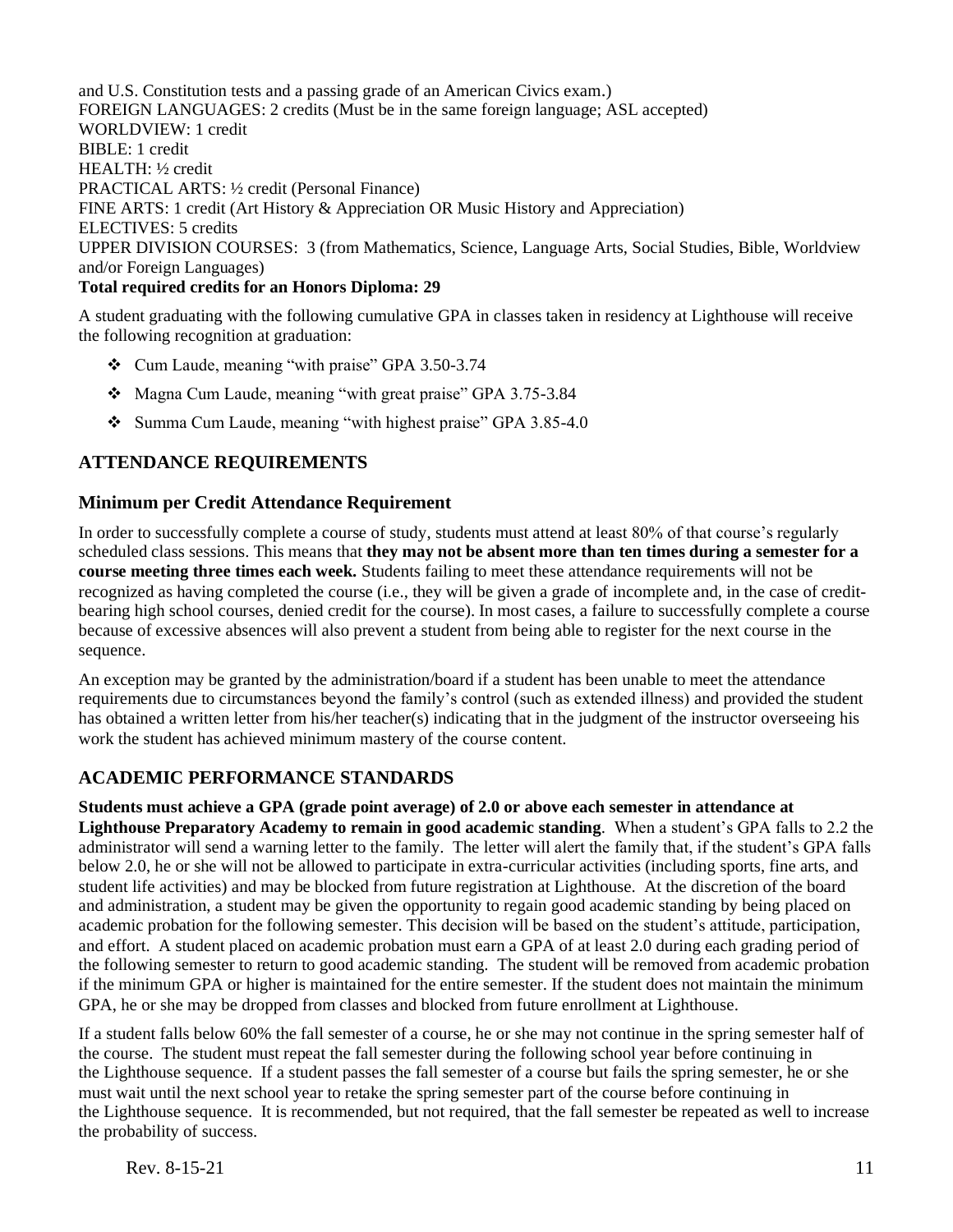Any sequential course required for graduation that a student fails must be successfully repeated before the student will be allowed to enroll in the subsequent course. Once the student successfully completes the failed course, the passing grade earned will absolve the failing grade, which will be struck from the transcript. When a failing grade has been absolved in this manner, both attempts at taking the course will be noted on the transcript, but only the passing grade will be recorded, and only the passing attempt will affect the GPA. On the transcript, the failing grade of an absolved failed course will be replaced with NG (no grade).

Students may attempt to absolve a failing grade in another academic setting. In this case, students must request transfer credit through the usual channels following the successful completion of the course, should they desire to have the course credit recognized. If such credit is granted, it will absolve the failing grade on the student's transcript. Both attempts will be noted, but only the passing grade will be recorded, and only the passing attempt will affect the GPA. On the transcript, the failing grade of an absolved failed course will be replaced with NG (no grade).

Any student, including one who has been granted transfer credit, may be required to take a placement test to be able to enroll in any course.

A secondary student may elect to repeat a course either at Lighthouse or with another institution before continuing in the course sequence. If the student chooses to retake the course at Lighthouse, his enrollment in the course is subject to administrative approval and class capacity. If a student elects to retake a course and the grade earned during the second attempt is higher, both attempts at taking the course will be reported on the student's transcript. The grade earned during the first attempt will be replaced with a grade of NG (no grade) and will then cease to affect the student's GPA (since no credit will be awarded for any course in which a student has been given NG as a grade).

#### <span id="page-11-0"></span>**GRADING, EVALUATION, AND FEEDBACK**

#### **Philosophy**

We believe that grades are not a commentary on the relative worth and value of the individual, but rather an accurate reflection of the quality of his work in a given subject at a given time. At Lighthouse, grades serve four basic purposes:

- (1) To help us teach, guide, correct, and train;
- (2) To help us in the on-going placement of students that is appropriate to their needs, background, and abilities;
- (3) To provide us with a just and legitimate means of holding students accountable for the quality of their work; and
- (4) To provide us with an on-going and widely understood means of communicating a student's progress and achievement to his parents and other parties, such as college entrance boards or other schools to which the student may transfer.

We will establish objective standards for all courses that encourage intellectual growth, stimulate critical thinking, and promote excellence in work. Students will be graded by comparing their level of accomplishment against these course objectives. We will make every reasonable effort to place students properly, basing placement upon their background and abilities rather than any social criteria (such as age). Finally, students will receive (or not receive) credit based upon what they have (or have not) done relative to a common standard. The grading standards themselves will be oriented toward the work of the student rather than the student himself. The ultimate purposes of these standards will be to define expectations for students and parents, provide valid and meaningful feedback about progress in coursework, to encourage disciplined academic study, and to enhance student learning and achievement.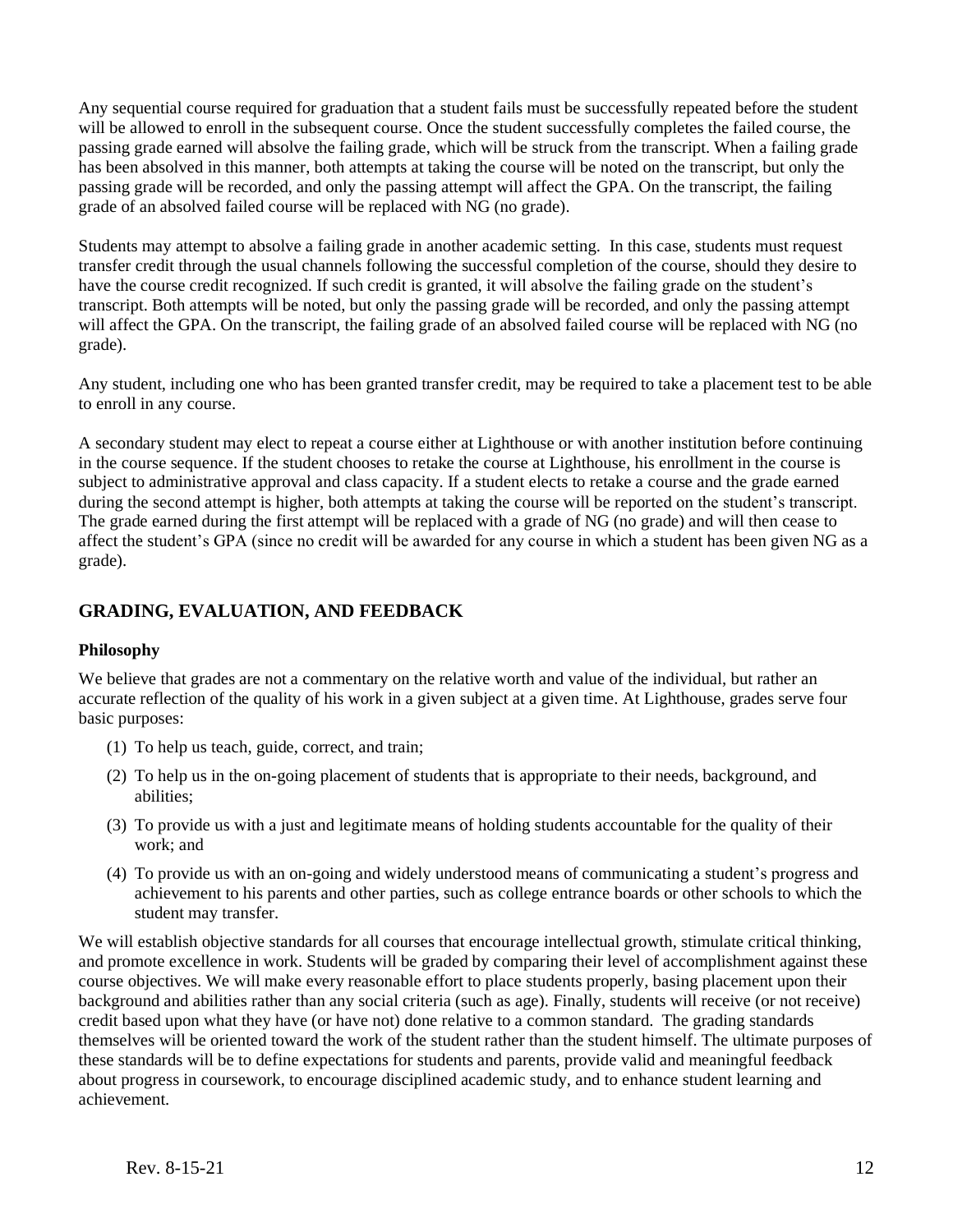#### **Grading Standards and Grade Point Average (GPA)**

Courses at Lighthouse Preparatory Academy are graded on a scale of 0-100 (exception: elective courses may be graded on a pass/fail basis). The course grade itself represents a percentage of content mastery, based upon student accomplishment of course objectives, which is then used to determine the grade value of individual courses.

• The letter grade equivalents of this system are as follows:

 $90-100\% = A$  (GPA 4.0)  $87-89\% = B + (GPA 3.67)$  $84-86\% = B$  (GPA 3.33)  $80-83\% = B - (GPA 3.0)$  $77-79\% = C + (GPA 2.67)$  $74-76\% = C$  (GPA 2.33)  $70-73\% = C - (GPA 2.0)$  $67-69\% = D + (GPA 1.67)$  $64-66\% = D$  (GPA 1.33)  $60-63\% = D - (GPA 1.0)$  $0-59\% = F$ 

- No course grades in excess of 100 are awarded.
- No credits are awarded for a failed course (grade below 60 or F).
- Other possible grades are Incomplete (I) and Withdrawal (W, WF, or WP). A student will receive an "I" if unable to complete the course requirements due to circumstances beyond the control of the student, and special permission is granted by administration to complete the requirements after the semester has ended. Withdrawal before the eighth week will be recorded on the transcript as "W." After the eighth week, withdrawal will be recorded on the transcript as WF (failing) or WP (passing) depending upon the student's grade at the time of withdrawal. The student will not receive credits for any course in which I, W, WF, or WP is earned.
- Credits transferred to Lighthouse will be applied to the student's diploma requirements (and be included on the transcript).

#### **Reporting of Grades**

Each semester is divided into two grading periods of about nine weeks each. Final semester grades will be provided at the end of each semester.

#### <span id="page-12-0"></span>**STUDENT PROMOTION**

All students will be promoted to the next course in sequence when they achieve a passing grade 60 or above in the current course. Student promotion is on a course-by-course basis. Students are not promoted based on grade level. *See "Academic Performance Standards" for requirements if a student fails a course.*

## <span id="page-12-1"></span>**GRADE LEVEL CLASSIFICATION**

#### **Beginning High School Classification**

In order to encourage academic advancement, Lighthouse students in grade 8 may take courses that earn high school credit without being classified as a high school student. However, there is a maximum of 3 credits that can be earned before their classification changes. Once a student begins his 4th credit (including transfer credits), the student will then automatically be classified as a high school student  $(9<sup>th</sup> \text{ grade})$ . From that point on, the student will only have four years of high school eligibility in academic, fine arts, and athletic competition.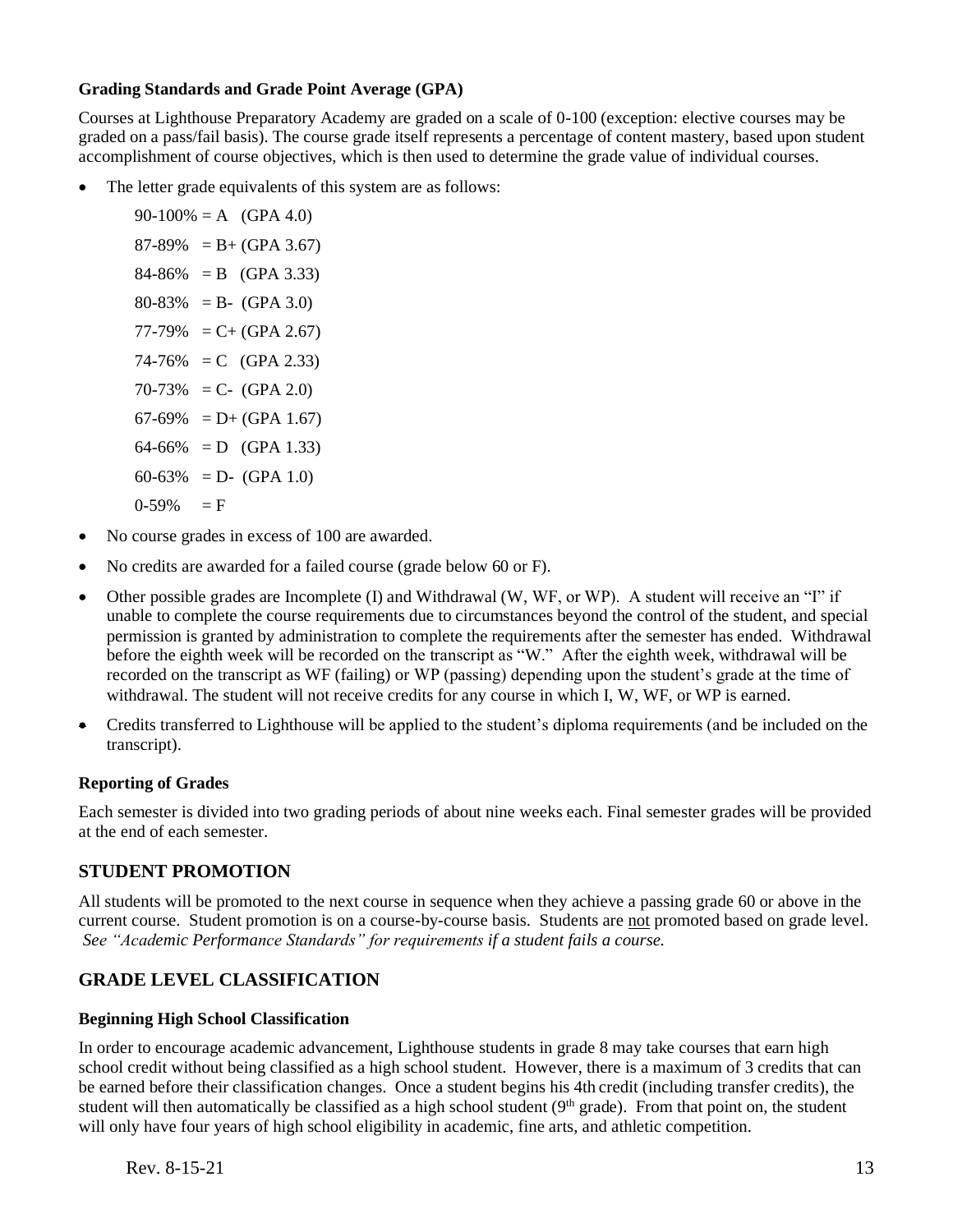In addition, an 8<sup>th</sup> grade student who is taking high school level courses must have an equal or greater number of courses classified as 8th grade level in order to receive the lower classification. Such classification must be noted on the student's high school transcript.

#### **9 th – 12th Grade Classification**

A high school student's grade level classification will be established upon admission to Lighthouse and will advance one grade level each year thereafter based on successful completion of courses.

#### <span id="page-13-0"></span>**ADVANCING IN SECONDARY CLASSES**

A secondary student may advance up to two classes. To be eligible for advancement, a student must be in good academic standing (i.e., a GPA in core academic classes of 2.0 or above) and pass the required placement test. To achieve advanced placement in language arts or math, the student must pass the appropriate placement test for language arts or math to advance to the desired grade level. Placement for social studies or science courses will be based on student performance in the previous course within the department and recommendation from the instructor. Placement for foreign language or computer courses will be determined by performance on appropriate department tests and approval by the instructor. Diploma requirements (i.e., credit for required courses) must still be completed.

## <span id="page-13-1"></span>**STUDY HALL**

These are non-credit classes that enable the student to complete assignments while on campus. The study hall is a "library" environment where students are expected to remain quiet throughout the period independently working on school assignments or reading. Students may not register for more than two study halls each semester.

## <span id="page-13-2"></span>**AUDITING OF CLASSES**

The academy does not allow the auditing of classes. Any student enrolled in any class at the academy will receive a grade reflecting his level of achievement in the class. Any exceptions to this policy will be reviewed by the academic advisory committee upon recommendation of the classroom teacher.

## <span id="page-13-3"></span>**ELIGIBILITY REQUIREMENTS FOR EXTRA-CURRICULAR ACTIVITIES**

All students who desire to participate in extra-curricular activities must meet the following requirements to remain eligible for participation. Participation in these activities requires additional time and effort. Students must be able to represent the school and their fellow students with excellence and not jeopardize academic preparation and success. Students may not be enrolled as a full-time student in another academic institution. **Extra-curricular activities do not, at any time, take precedence over the academic program.**

#### **Performance Standards Related to Eligibility**

All students who desire to participate in extra-curricular activities during any given semester must maintain a GPA of 2.0 AND maintain acceptable student conduct, or the student may have limitations to participation applied until the grades improve or the discipline problems have ceased. No refunds, partial or otherwise. Grades will be checked the fourth week into the semester and every two weeks thereafter. If the student's GPA falls below the 2.0 the Administrator will notify the family that the student has 2 weeks to raise their GPA above 2.0 or they will not be eligible for student activities. If their GPA is raised above a 2.0 at the time of the next grade check the student may resume participation in student activities. Any exceptions must be approved by the Administrator and Dean of Academics.

## <span id="page-13-4"></span>**LATE WORK POLICY**

*Whoever loves discipline loves knowledge, but he who hates correction is stupid. (Prov. 12:1) Diligent hands will rule, but laziness ends in slave labor. (Prov. 12:24) But the fruit of the Spirit is . . . self-control, against such things there is no law. (Gal. 5:22-23)*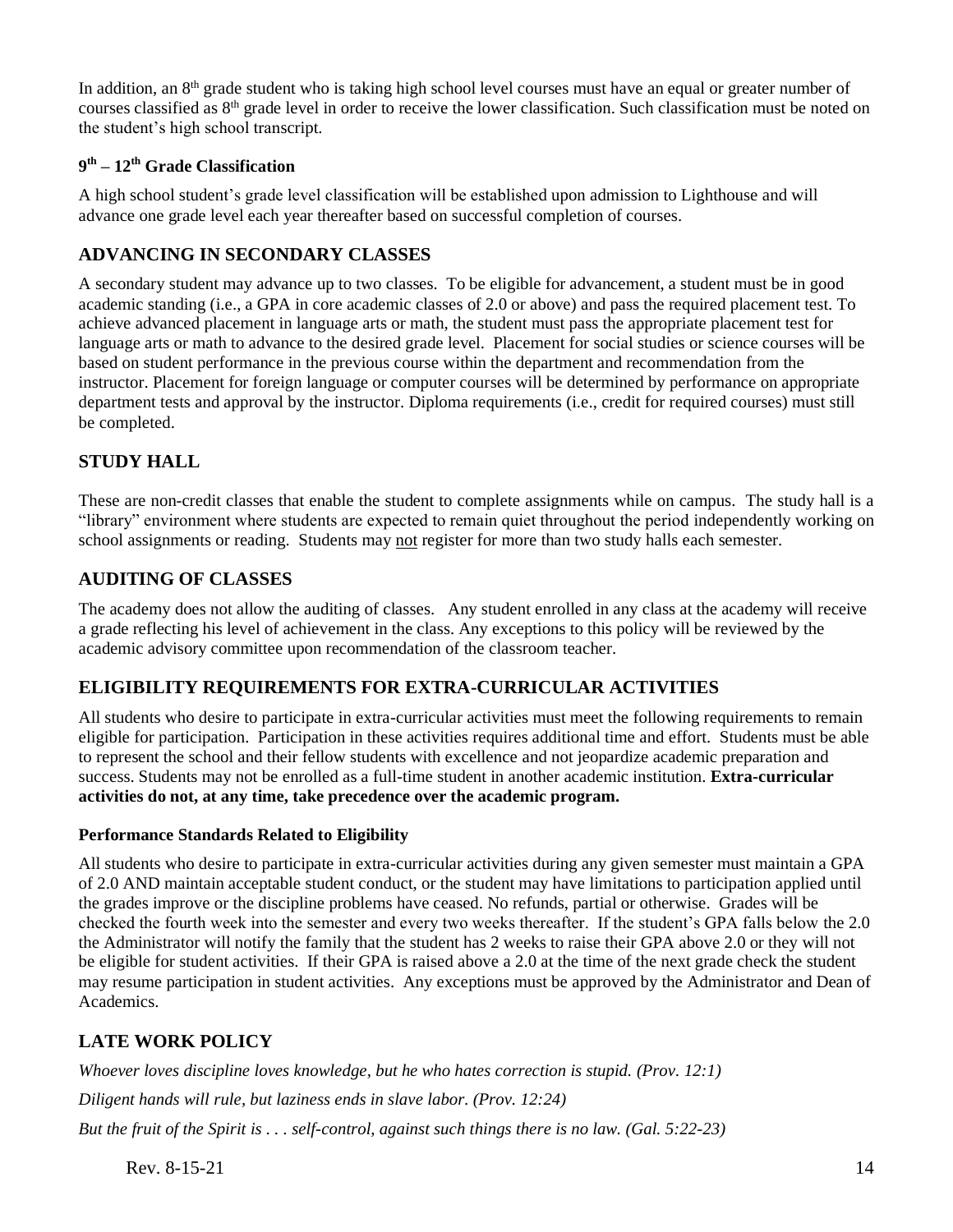This academy, desiring to promote both godly character qualities and high academic standards, has adopted the following general principles concerning student assignments turned in at some time beyond their due date. These principles are designed to promote the development of godly character qualities such as self-discipline, diligence, and self-control in the lives of our students and to give all faculty members a framework within which they may formulate their individual class policies.

- 1. An academic (i.e., grade) penalty will be assessed for any work turned in late, unless the teacher feels that the student had sufficient reasons for turning the work in late or unless prior arrangements have been made. In general, "sufficient reasons" are events or conditions, such as illness, whose initiation or termination is outside of the immediate control of either the student or his family. This principle was adopted as a means of encouraging our students to adopt and cultivate the biblical values of self-discipline, diligence, and self-control.
- 2. Late work, if turned in within a reasonable period of time following the original due date, will be accepted and evaluated, allowing the student to receive at least some credit for his efforts. This principle was adopted primarily as a means of encouraging students to complete assignments, even when late, so that they might benefit from the learning opportunities those assignments represent.
- 3. Unless prior arrangements have been made with the individual teacher or unless there are sufficient reasons for turning the work in later, no late work will be accepted more than three weeks beyond its due date, or any time after the end of the semester in which it is due. This principle was adopted in order to assure that a student's grade at any given time is a reasonably accurate reflection of both his actual level of work and achievement up to that time and his current standing in the course.

All students will be notified no later than the first day of class of the specific ways that the individual teacher will apply these principles. This principle was adopted in order to assure that students would know how a given teacher intends to hold them accountable for any demonstrated lack of appropriate responsibility, diligence, or self-discipline.

#### <span id="page-14-0"></span>**ABSENCES AND MAKE-UP WORK**

When a student is going to be absent, it is imperative for the parent to communicate with the office and with each of the teachers. If no contact is made prior to the absence, the absence will be marked "Unexcused" and missed work may not be accepted. Exceptions must be discussed with the administration.

The fast pace of the University-Model® requires students to stay on task and be responsible for turning in work on the assigned due date. The qualities of self-discipline, diligence, and self-control are encouraged in each class. Failure to turn in work because the student did not manage his or her time, forgot the assignment or materials needed to complete the assignment, or other excuses relating to academic irresponsibility will NOT be tolerated in any class. The recommendation is that teachers take off 10 percent for each day work is late, but teachers may use their own discretion to make their own policy. Policies will be communicated at the beginning of the semester.

#### **Absence – UNPLANNED Due to Illness/Emergency**

When a student has an unplanned absence due to illness/emergency/quarantine, parents should call or email the office and the teachers to let them know about the absence **prior to scheduled class time** and to make arrangements for picking up any papers needed to work at home.

If a student is sick to the point of being unable to do their work on a satellite classroom day, but well enough (fever free for 24 hours) to attend class on campus the following day, a parent should email each individual teacher to let them know why the student was not able to complete the at-home assignments. This email must come from a parent and not the student.

Only those absences or incomplete work due to illness or emergency circumstances beyond the immediate control of the student or his/her parents will normally be accepted. When a student returns to school after an unplanned emergency absence, they should bring in the work due the day of their absence and be ready to take any tests from the day absent and those for their day of return. Exceptions may be made on an individual basis due to multiple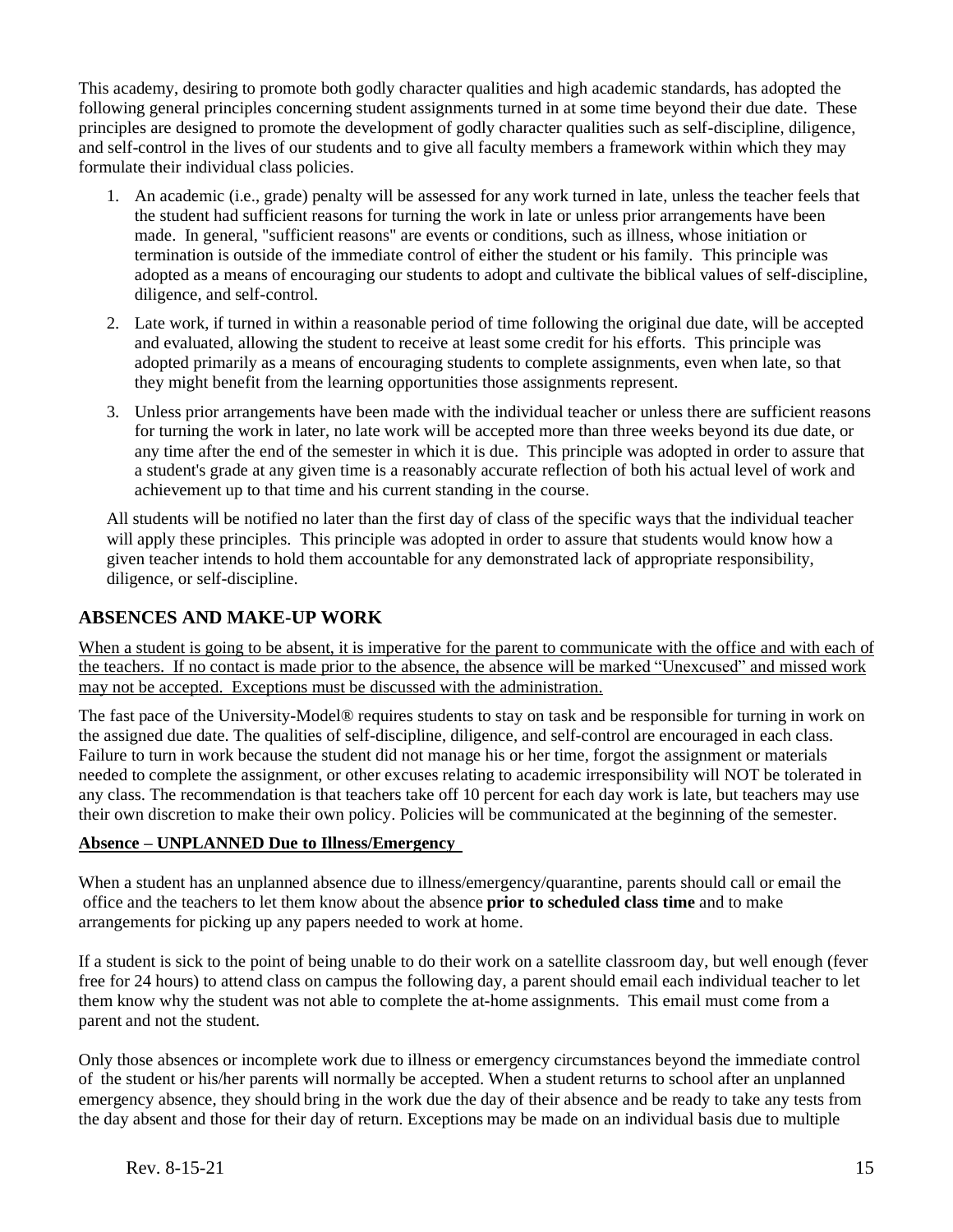absences, or illness that has kept a student from working at home, in which case the student will need extra time to complete assignments. This is generally a day to make up work per each day absent.

Students who elect to miss class, not due to illness or emergency (described above) or pre-approved planned absences (described below), will be an unexcused absence. In such cases, students may not have the opportunity to make up missed class work.

#### **Absence - Planned (Pre-Approved)**

When a student's family is planning an absence (i.e. vacation, mission trip, etc.), a parent should notify the office and the teachers *in writing at least two weeks in advance.*. This is required to provide adequate time for teachers to prepare assignments for the absence. Teachers are not required to have completed lesson plans ahead of time but will make every effort to have those provided in a timely manner.

**Elementary students** are responsible for gathering assignments that will be missed and are responsible for turning them in when they return to school. The student should be prepared to join the class where it is currently working when he/she returns. This includes being prepared for tests, reports, and any other assignments pending, unless other arrangements have been made between parent and classroom teacher.

**Secondary students** are responsible for gathering assignments that will be missed and are responsible for turning them in when they return to school. Tests and projects should be made up prior to the absence or at the teacher's discretion. The student should be prepared to join the class where it is currently working when he/she returns. This includes any other assignments pending, unless other arrangements have been made between parent and classroom teacher.

When a student will be absent from class due to participation in a Lighthouse sponsored activity, teachers will be notified in advance. Teachers may then expect homework due that day to be turned in before or on the due date through the teacher boxes in the office. Student athletes may not miss class for practices; exceptions may be made for approved games or tournaments.

#### **Absence - Extracurriculars**

If a student is absent from school (half or more of the student's daily classes), they are not allowed to participate in extracurricular activities that day, unless they have extenuating circumstances and specific permission of the administration.

#### **Make-Up Exams**

Students will be allowed to take make-up exams when the student is absent due to illness, reasons other than illness if allowed by the parent, or extra-curricular activities, based on the following communication procedures:

- The parent must contact the office the day of the absence to notify the school that the student will be absent due to illness. The student's name will be placed on an "approved" list, and he will be allowed to take a make-up exam if he has missed a class exam.
- The parent must contact the teacher prior to the day of the absence if the student will be absent for reasons other than illness (i.e. college visit, extracurricular activity, or other). Permission to take the make-up exam in these circumstances is at the discretion of administration and the teacher.
- The parent should contact the teacher/administrator to schedule the make-up exam time (before or after school, at lunch, or during free time). Students must take all make-up exams within two class days of the absence. Students who are absent due to extra-curricular activities or reasons other than illness, should confirm testing deadlines with the teacher. Students who do not make up the exam by the required deadline will receive a "0" on the exam.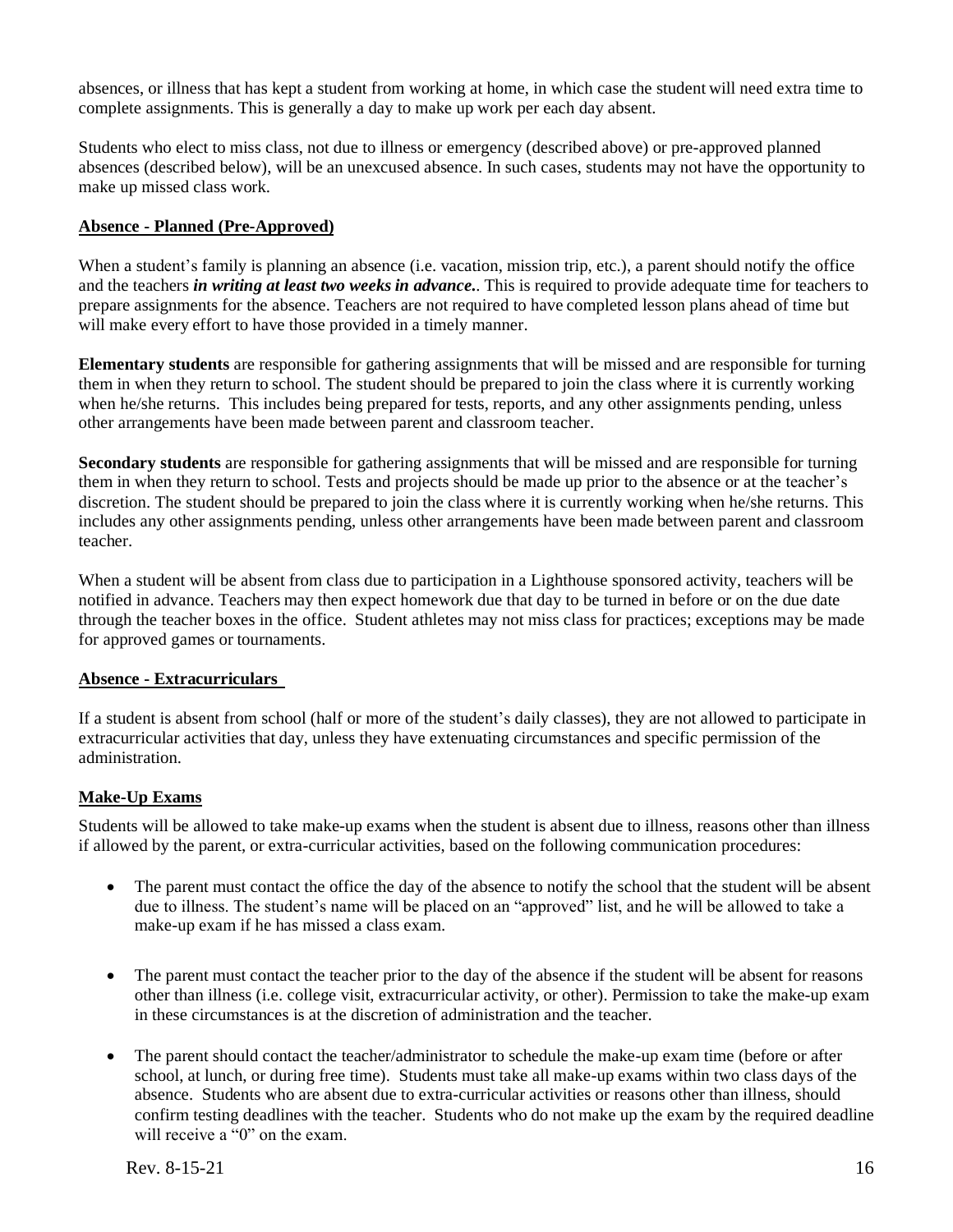## <span id="page-16-0"></span>**TARDY POLICY**

A tardy is considered a disruption to the teacher, fellow students, and flow of classroom instruction. Tardies will be indicated in the student's on-line grade book. Three tardies, whether excused or unexcused, are equivalent to one absence. Six tardies, whether excused or unexcused, are equivalent to two absences, and the student loses the privilege of leaving campus at lunch for one week. Seven or more tardies will result in a meeting with parent, student, and administration to discuss further consequences and strategies to prevent more tardies.

In addition, a tardy which exceeds twenty minutes is considered an absence. Teachers may, at their discretion, refuse to allow the student to make up work missed because of a tardy. The administrator must grant any variance to this policy.

#### <span id="page-16-1"></span>**SKIPPING CLASSES**

Students enrolled in courses are expected to be in the scheduled class when present on campus. Students who elect not to attend the scheduled class will face academic, behavioral, and eligibility consequences as determined appropriate by the administration including, but not limited to loss of privilege to leave campus. Likewise, secondary students who are on campus for classes either before and/or after Equip are required to attend Equip classes.

Students who elect to miss class, not due to illness or emergency or pre-approved planned absences are viewed as having an unexcused absence. In such cases, students may not have the opportunity to make up missed work

#### <span id="page-16-2"></span>**ACADEMIC INTEGRITY**

Integrity is an essential element to the inner workings of Lighthouse. It is the goal of the Lighthouse faculty and staff to encourage a culture of academic integrity based on our desire to serve God and create an atmosphere of mutual respect for others. Honesty and integrity are characteristics that should describe each one of us as servants of Jesus Christ. Lighthouse faculty and staff pledge to strive for honesty and integrity in handling the content of each course and in interactions with students and families. Lighthouse students and families pledge to do the same.

#### *Our Integrity Covenant*

*(adapted with permission from the Harding University and CrossPointe Academy Academic Integrity policy)*

We, the members of the Lighthouse community, recognize that our covenant of integrity is with three parties.

- First and foremost, students and faculty recognize their covenant with God. All morality is ultimately defined by the very nature of God, in whom all truth can be found. Desiring to reflect the heart and nature of Christ, we make a covenant with our God to be truthful and transparent.
- Second, we acknowledge that we have a covenant with each other. By doing our own work, working hard, and receiving credit and recognition that represent effort and sacrifice, we create and maintain an atmosphere of excellence and fairness. As members, therefore, of this Christian community, we covenant with each other to guard and protect our commonly held trust.
- Third, integrity is a covenant we make with ourselves. Our goal of being servants deserves our every effort to dedicate ourselves fully to those disciplines of study and research that will contribute to the formation of our character and our academic skills. Academic rewards obtained without personal and authentic effort rob us of both the spiritual and professional preparation that God desires.

Our academic integrity originates in the very nature of God, manifests itself in our commonly held and protected reputation, and reveals its value in the prepared Christ-like servanthood that results from a disciplined life.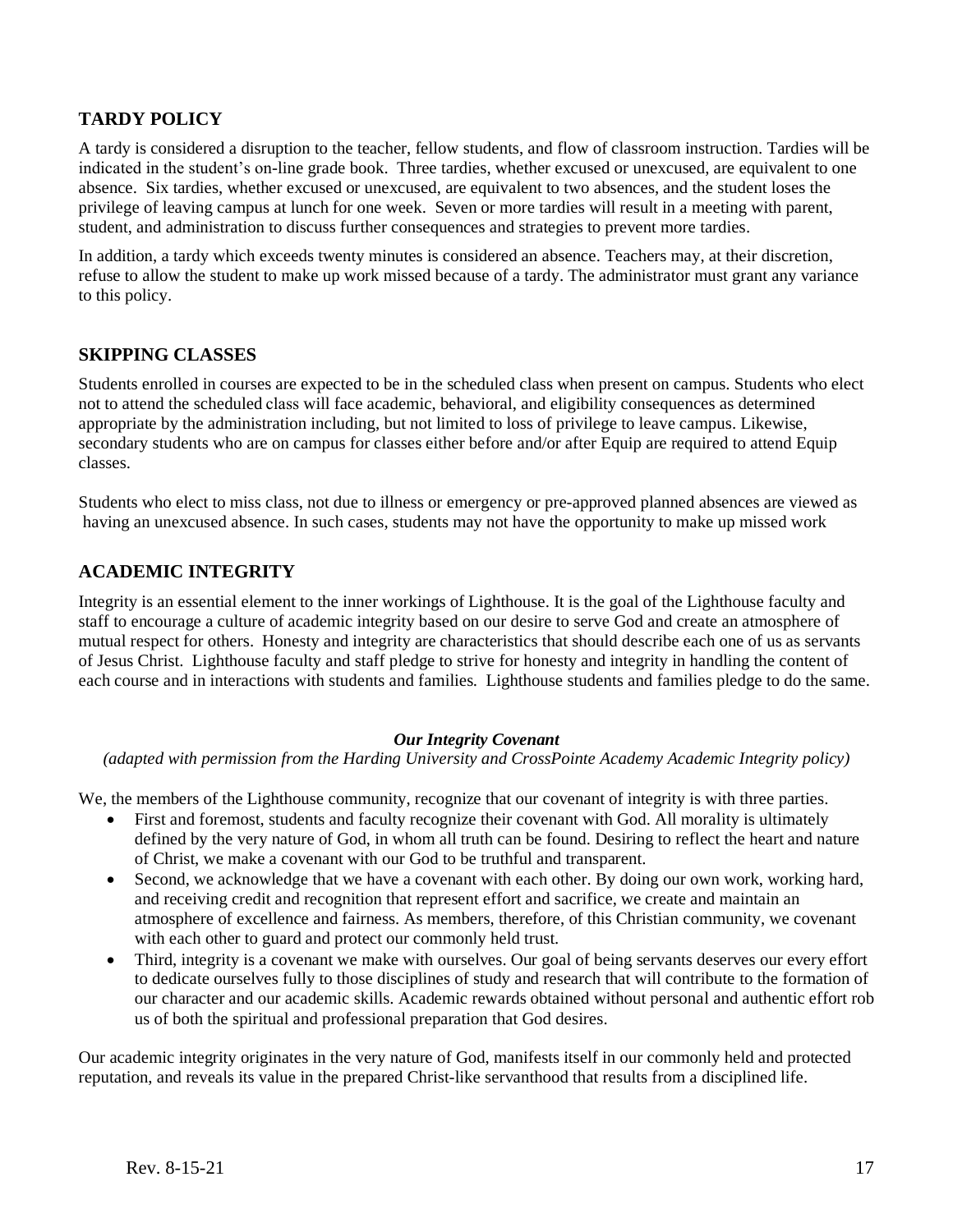#### *Our Integrity Principle*

**Honesty:** Using only authorized collaboration, information and study aids for assignments and testing. Being completely truthful in all academic endeavors.

**Authenticity:** Presenting only ideas and creative expressions that are unique, unless properly cited according to teacher stated guidelines. Submitting the work of another constitutes plagiarism.

**Accountability:** Holding ourselves to the highest ethical standards, and not allowing academic dishonesty in others to go unchallenged.

#### **Violations of Academic Integrity**

Violations of academic integrity, also called academic misconduct, include, but are not limited to, the following offenses:

1. **Cheating:** Use or attempted use of unauthorized materials, information or study aids in any academic exercise. Such infractions include, but are not limited to, the following:

- Using materials not authorized by the teacher, such as teacher's editions, answer keys, hidden notes, tape recorders, cell phones, cameras, text messages, wands, computers or other electronic devices, for an academic exercise.
- Copying from another student during a quiz or test.
- Copying another student's assignment or project.
- Obtaining answers to online quizzes and tests.

2. **Plagiarism:** Representing the words, ideas or data of another as one's own in any academic exercise. Plagiarism is a type of stealing, whether done deliberately or by mistake. Such violations include, but are not limited to, the following:

- Purchasing a paper from an electronic source or other entity.
- Downloading a partial paper or an entire paper from the Internet and submitting it as one's own or allowing someone else (including tutors) to write, or significantly rewrite, a paper and then submitting it as one's own.
- Using ideas, paraphrases, and/or direct quotes from a source without clear documentation of that source.
- Recycling a paper from a concurrent class or a class that was previously taken without the permission of the instructor to do so.
- Copying verbatim from a source without using quotation marks, even if the source has been cited.
- Copying, in part or in whole, from a print source, media broadcast or recording, or the Internet or other electronic media without proper acknowledgement of the source.
- Copying another person's sentence style and structure, key words, organizational plan, or unique words or ideas without proper documentation.

3. **Fabrication:** Falsification or unauthorized invention of any information or citation in an academic exercise. Such misconduct includes, but is not limited to, the following:

- Taking a course, test or quiz for another student.
- Fabricating source information within an assigned paper and/or on the works cited page.
- Fabricating lab or research information.
- Using summaries, study aides (e.g. SparkNotes, CliffsNotes, etc.), visual media, etc. in place of reading completely an assigned work (e.g. novel, non-fiction book).
- Submitting collaborative and/or group work as one's own, unless the instructor has given permission for students to do so.
- Completing another student's class assignment for the student.
- Collaborating on out-of-class assignments with students, professors, family members and/or friends when the instructor intended for students to work independently.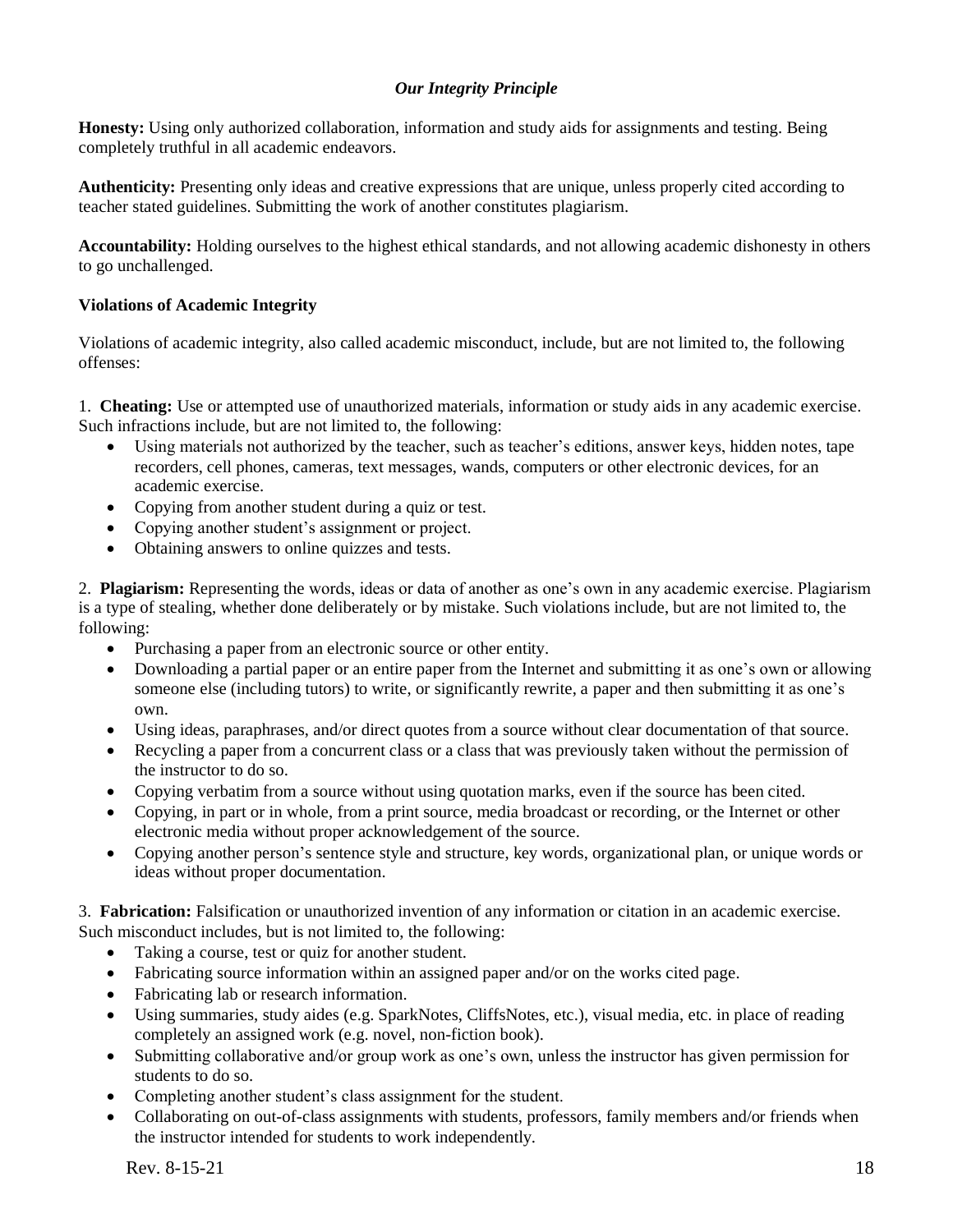- Claiming to have attended an assigned function, such as a service activity, performance, job interview, home visit, symposium, observation or lecture without having attended the function or performed the actual service.
- Lying to a Lighthouse employee about assignments or attendance.
- Making unauthorized use of Lighthouse letterhead.
- Forging a signature for academic purposes.
- Attempting to change an assigned grade or other information on any official Lighthouse document, data source or electronic item.

4. **Aiding and abetting academic dishonesty:** Intentionally helping or attempting to help another student commit an act of academic dishonesty. Such misconduct includes, but is not limited to, the following:

- Allowing another student to copy one's work and to submit the work as his or her own.
- Stealing an exam or quiz from an instructor or copying a test or quiz and/or sharing it with other students.
- Sharing test questions with another student who has not taken the test.
- Giving answers to online quizzes and tests.
- Sharing test results in a non-proctored test environment in which an honor code is imposed.
- Failing to challenge dishonest conduct witnessed in other students.

5. **Theft, abuse, hoarding or concealment of academic property:** Academic property includes, but is not limited to, the following:

- Library resources and materials
- Laboratory equipment and supplies
- Departmental or class resources
- Tests and quizzes

#### **Enforcement**

Violations of academic integrity will be reported to the administrator and will result in academic counseling as well as the following:

*First offense:* A grade zero (0) for the affected assignment plus a copy sent to the parents and the administrator.

*Second offense:* Same as above plus an incident report will be written and put in the student's file.

*Third offense:* Same as above plus the administrator will take disciplinary action appropriate for a serious offense.

The goal of these consequences is to help students to maintain academic integrity while striving for academic excellence and character development.

#### <span id="page-18-0"></span>**MODIFICATIONS TO STANDARD INSTRUCTIONAL/EVALUATION PRACTICES**

Lighthouse Preparatory Academy and its instructors are not currently equipped to modify its instructional or evaluation practices or procedures in response to a student's learning disabilities or other special challenges. All students will receive (or not receive) credit based upon what they have done relative to our standard grading system, rather than upon individualized standards developed in response to special needs.

Lighthouse Preparatory Academy has limited resources to support students with an Individualized Education Program (IEP). If a Lighthouse student does go through IEP testing, and the school receives the results, then staff will review whether there are simple accommodations that could be supported. If a student with a documented IEP requires extended time testing, then that student will have to notify their parent that a test is scheduled and if the student is unable to finish the test in class, then a parent or an aide paid for by the parents will have to be at the school at 3 PM in the school Study Hall to assist while the student takes the test. Students requesting extended time testing because of an IEP will be required to provide documentation of the amount of extended time they require. This should be in the range of 1 ½ to 3x. This direction will support the teachers by having them receive the test back the same day that the test for the other students was given and received back. The parent or aide will pick up the incomplete test at the office at 3 PM and return it to the office upon its completion the same day.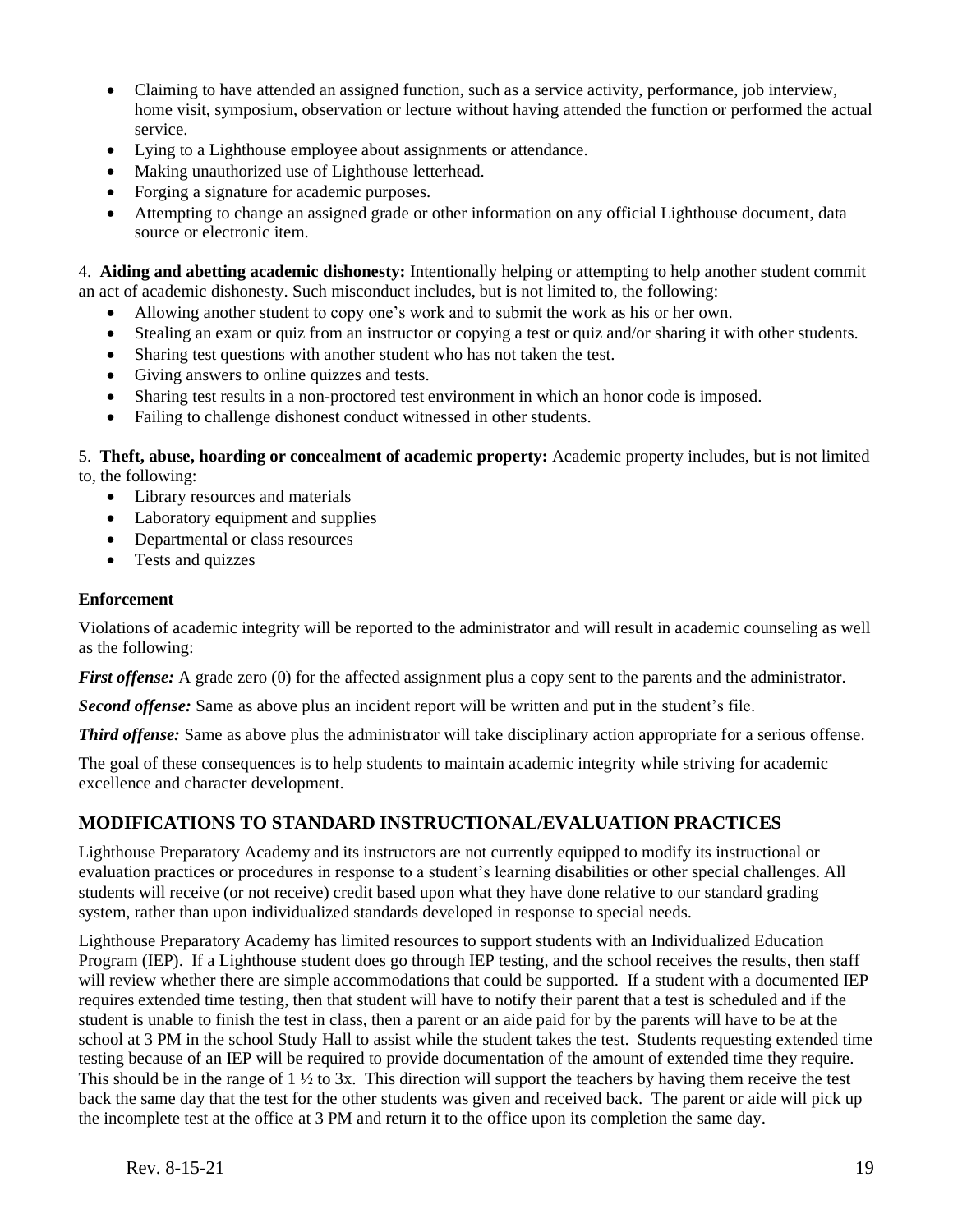### <span id="page-19-0"></span>**DIFFICULT OR CONTROVERSIAL ISSUES AND TOPICS**

Lighthouse will follow these guidelines concerning the relationship between sound education that is both biblical and college-preparatory, and the treatment of difficult or controversial issues.

- (1) *Because one of God's purposes in the training of disciples is to equip them to reach others with the gospel of Christ and then teach them to obey all He has taught us,* **we will not encourage our students to retreat from contact with a sinful world, but rather train them to reach out effectively to unbelievers.**
- (2) *Because we must learn to build personal and cultural bridges for the sake of reaching others with the gospel,* **we will engage in the study of other cultures and thought forms, including godless ones, so that our students will have a better understanding and ability to communicate with all people.**
- (3) *Because God expects His children to be ready to make a defense, acting as salt and light to a world that is often foolish in its understanding and in its principles,* **we will teach our students to evaluate and correctly respond to difficult or controversial realities in light of God's Word so that they may be able to confront the world without becoming stained by it.**
- (4) *Because dealing effectively with difficult or controversial topics generally requires the use of higher order thinking skills,* **we will support our teachers' use of opportunities presented through the treatment of difficult or controversial topics to challenge students to develop the skills of analysis, evaluation, synthesis, and proper applications and to apply these skills to godly purposes.**

<span id="page-19-1"></span>We do not intend to shield students from the sin and wrong thinking inherent in a fallen world. Rather, we will teach them to confront those realities openly and honestly, from a God-centered perspective, so that they might be prepared to have an impact on the world without becoming part of the world.

## **STUDENT CONDUCT**

*Even a child is known by his actions, by whether his conduct is pure and right. Proverbs 20:11*

## <span id="page-19-2"></span>**CODE OF CONDUCT**

The purpose of this Code of Conduct is to promote a Christ-like attitude in the learning environment and to encourage the development of positive Christian relationships among students. We want to ensure a safe, orderly environment that supports learning, achievement, and appropriate, enjoyable social interaction among students and staff. However, we fully expect the students of Lighthouse Preparatory Academy to follow these guidelines *on and off* campus, striving to represent a positive image at school, at home, at church, and in the community. Therefore, we have set the following guidelines regarding student behavior that should help to build the character qualities and work ethic of every student. The student should use every opportunity at Lighthouse Preparatory Academy to develop and strengthen these qualities.

- 1. Students should show respect to adults at all times. A title (Mr., Mrs., Coach, etc.) should, therefore, be used when addressing an adult.
- 2. Students should treat each other with respect, kindness, purity and compassion just as God commands us in Matthew 7:12, "So in everything do to others what you would have them do to you," and in 2 Timothy 2:22, "Flee the evil desires of youth, and pursue righteousness, faith, love and peace, along with those who call on the Lord out of a pure heart."
- 3. The academy operates on an honor system with its students. This means that students are expected to be truthful, honest, and upright in their words and actions as a matter of personal conscience and beliefs. Violations of the honor system (consistent lying, dishonesty, impure speech or behavior) in matters pertaining to any facet of school life – academics, activities, and personal relationships – can result in consequences that lead toward expulsion.
- 4. The school facility and grounds should be kept clean, orderly, and in a manner that shows an attitude of gratefulness.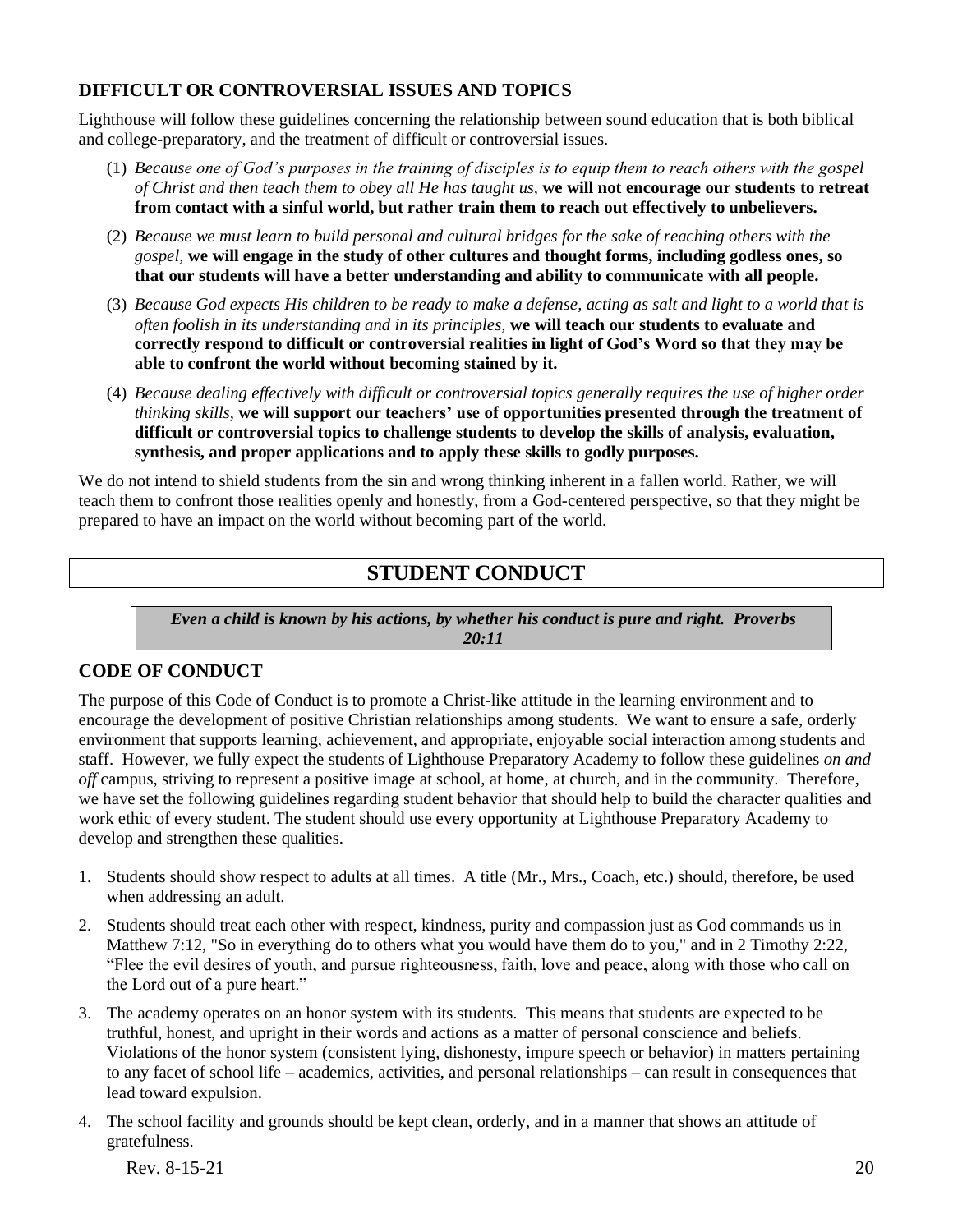- 5. There will be no horseplay, running, or rough play during or between classes.
- 6. Students should not eat or drink in the classroom or other areas unless approved for this purpose.
- 7. Use of profanity is not permitted.
- 8. Public displays of affection such as handholding, kissing, etc. are not permitted.
- 9. Tobacco products, illicit drugs, alcohol, or weapons (including but not limited to guns and knives) are not allowed on campus or at any school-sponsored event.
- 10. Students may carry cell phones, tablets, and other such communication devices on campus, but they must be turned off and stored in bags, backpacks, etc. All student communications with parties outside the school should go through the central office while a student is on campus. Any variance to this policy must be granted by the administration.

#### **Classroom**

The Lighthouse Preparatory Academy classroom will be a place of learning where the teacher is able to teach and the student is able to learn. Teachers will strive for consistency and fairness for all students.

Conduct that disrupts teaching or learning will NOT be tolerated. Students should ALWAYS:

- Come to class on time and be prepared with all required materials;
- Conduct themselves in an orderly, respectful manner;
- Make an effort to learn by participating in class activities and following teacher instructions,
- Strive to stay on task the entire class period and not engage in activities such as social conversations, grooming, sleeping, or personal note-writing;
- Obey all school rules and regulations (both written and verbal); and
- When in violation of these guidelines, comply with the resulting discipline.

#### **Stealing**

Stealing from another student, staff, or the school will not be tolerated. Committing or attempting to commit a theft is considered a serious offense.

#### **Use of Property and Buildings**

Students have the responsibility to be good stewards of the physical resources God provides for our use. Students should actively protect and take care of the school's property and assist the school staff in operating a school that is safe for everyone. Students should demonstrate consideration of others and school property by keeping the facility and grounds clean at all times and by refraining from any action that may cause property damage. Students should not:

- Eat or drink in the classroom or other areas unless approved for this purpose,
- Throw trash on the grounds or leave trash in the classrooms or lunch area,
- Write on tables, walls, or other property,
- Stand on tables or chairs.

#### <span id="page-20-0"></span>**RESPONSIBLE TECHNOLOGY USE**

Lighthouse Preparatory Academy recognizes that computers, telecommunication devices, and other technologies continue to change the ways that information may be accessed, communicated, and transferred. In order to build amazing relationships with their peers, we encourage meaningful conversations between our students. Our goal is to recognize the role the electronic devices play in students' lives and to educate students about efficient, ethical, and appropriate use of technological resources.

As Christians, we are to use technology in a manner which honors God. We expect ethical behavior at all times,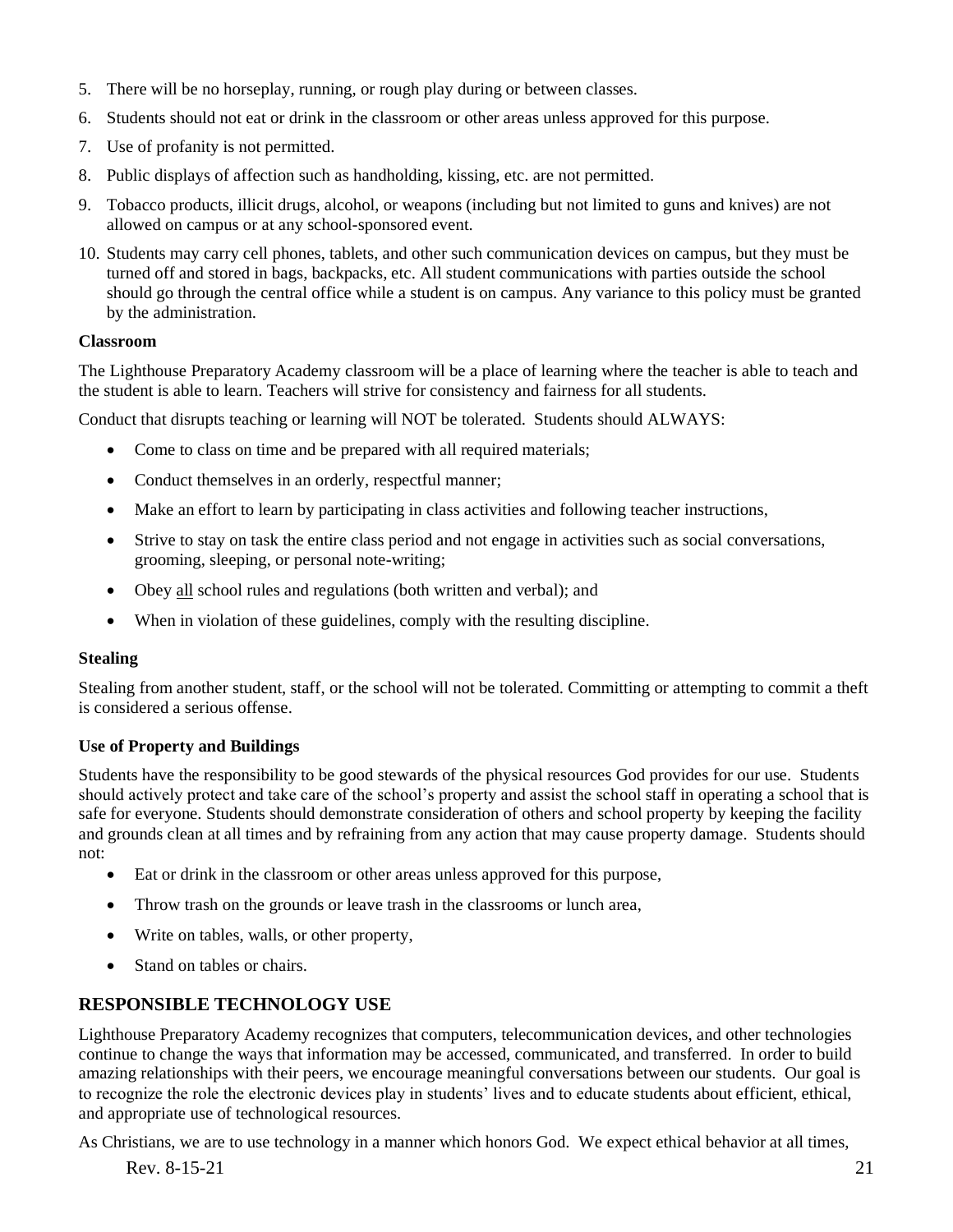consistent with state and federal laws and regulations, but also in a manner which reflects the values and standards of our school. The use of any electronic communication devices at school is a privilege, not a right, and carries the responsibility of acceptable use as set forth below.

- 1. Students may have a cell phone or other electronic device in the classroom. Teachers may have all students store their phones in the front of the room in order to eliminate distractions. If not stored at the front of the room, the device must be stored in a bag or backpack, turned on silent (not set to vibrate), and not used unless the teacher gives specific permission. Teachers may take away an electronic device used without permission or that proves to be a distraction in class.
- 2. Students should only use electronic devices in a positive manner. The use of the electronic device to send abusive, insulting, harassing, or bullying text messages, voice messages, blog posts, social media posts, or any other such communication will result in disciplinary action.
- 3. Electronic devices can only be used in school before and after school hours or with a teacher's or administrator's permission. All student communications with parties outside the school should go through the central office while a student is on campus. Any variance to this policy must be granted by the administration.
- 4. Students at Lighthouse will receive a school email account. This email account and any school provided technology are owned and may be monitored by the school. This account is to be used for school correspondence only and there is no expectation of privacy with school provided technology.
- 5. Smart watches may not be used in class. It is possible that smart watches will not be allowed at school in the future.
- 6. The academy name and logo may not be used on social media account profiles without direct permission from administration.

#### **Technology Violations and Enforcement**

Violations of the technology use policy will be treated as follows:

- 1. The device (phone, smart watch, etc.) may be taken by any staff member and stored in the administrator's office. The student may pick it up at the end of the day.
- 2. The device may be taken and stored in the administrator's office. An email may be sent to the parent. It may be picked up by the parents in the office. It may not be brought on campus for one week, or it must be turned in to the administrator every day for the week.
- 3. The device may be taken, stored in the administrator's office, and picked up by a parent. The student may not bring the device on campus for the remainder of the semester, or it must be turned in to the administrator every day for the rest of the semester. The third violation and any violation thereafter will result in a fee of \$15 to be paid the next school day.

## <span id="page-21-0"></span>**DIGITAL LEARNING PLAN**

Circumstances will cause some students to be at home due to illness or quarantine. When that occurs, students should put forth their best effort to attend online classes in order to provide continuous learning in their classes. These situations will require flexibility, patience, and persistence as we work together to help students in their academics, in their character development, and in the development of relationships with teachers and other students. In addition to the general code of conduct in this handbook, the following are expectations of families and students regarding online learning.

#### **General Expectations**

- Students should give their best effort, exhibit their best online class behavior, and attend classes regularly, health permitting.
- Expectations for online learning are similar to conduct expectations in the central classroom in order to show respect for other students and the teacher and to continue learning with the fewest distractions possible.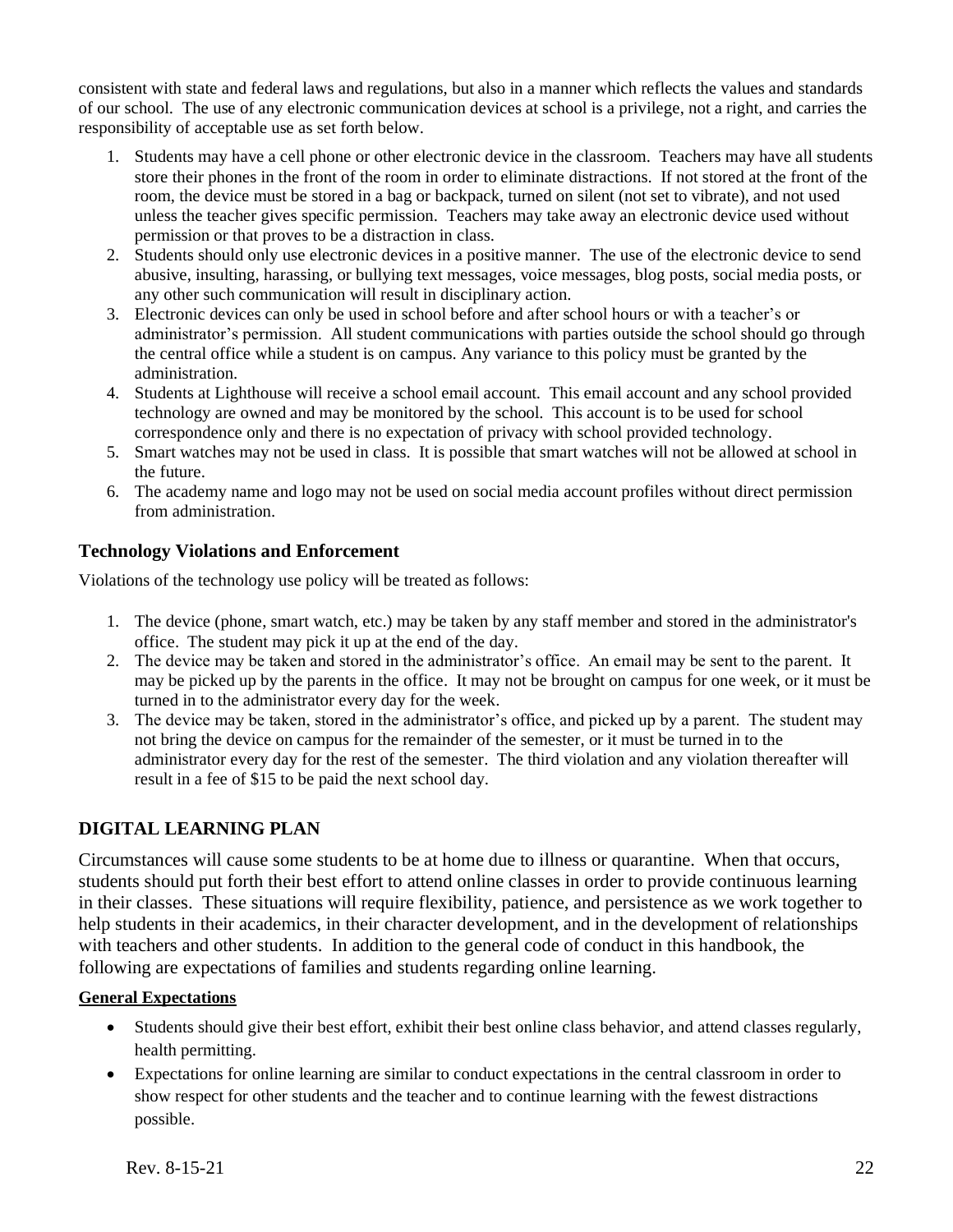- Students who are home due to quarantine are expected to attend classes via Zoom, Google Meet, or other platform designated by the teacher unless a parent or guardian notifies the administration and teachers that the student is sick or not able to attend.
- Students and parents are expected to keep in contact with teachers to make sure that the students at home know the assignments and are able to keep up with the work as much as possible.

#### **Family Roles and Responsibilities**

- Help students manage their online learning by encouraging them to attend classes when possible and finish all assignments in a timely manner.
- Create a distraction-free, comfortable place for students to work and attend online classes.
- Encourage students to take healthy breaks between classes.
- Communicate with administration and teachers about student's availability for attending classes.
- Ensure that students have working Internet service and computer with access to a camera and microphone.

#### **Student Expectations for Online Learning**

Students who will not be attending class on-site due to illness or quarantine and would like to participate through Zoom or other on-line platform should try to contact the teacher as soon as possible, preferably before 7:30 a.m. This will allow time for equipment to be set up before class begins.

When classes are being conducted online via Zoom, Google Meet, or other platform, students are expected to follow these guidelines:

- Give best effort and best online class behavior.
- Be ready for class when the class begins. Students "arriving" after class begins will be counted tardy. (It is recommended to log in early.)
- Keep lights on during class.
- Take notes, ask questions, and participate in class.
- Recordings and still-shots of meetings/classes on Zoom, Google Meet, or other platforms are NOT allowed without written permission from the teacher and/or administration.
- Dress appropriately—consider it a dress down day. Clothing needs to be in the spirit of the dress code. Pajamas are not allowed.
- Keep the microphone on and camera on unless the teacher gives specific permission to turn one or both off. If a student is not able to have the microphone or camera on, they will be counted absent.
- Sit at a desk or table as expected in a class.
- Take breaks in between classes to go to the restroom, to get a snack or drink, or to stretch in order to be able to focus during class.
- If student is too sick to follow these expectations, Zoom is not a good option, and the student needs to focus on resting and getting better.
- Turn in assignments when they are due. Communication with teachers is critical in order to understand the expectations from the teacher. Students who do not turn assignments in on-time will have points deducted and may not receive credit for late work.

#### **FINAL EXAMS**

Only students who are taking final exams should be on campus on these days. Students must remain in the classrooms for the entire exam time.

#### <span id="page-22-0"></span>**AUTOMOBILES AND PARKING LOTS**

Student drivers must park their vehicle in the designated lot. Student drivers should be cautious and keep their

Rev. 8-15-21 23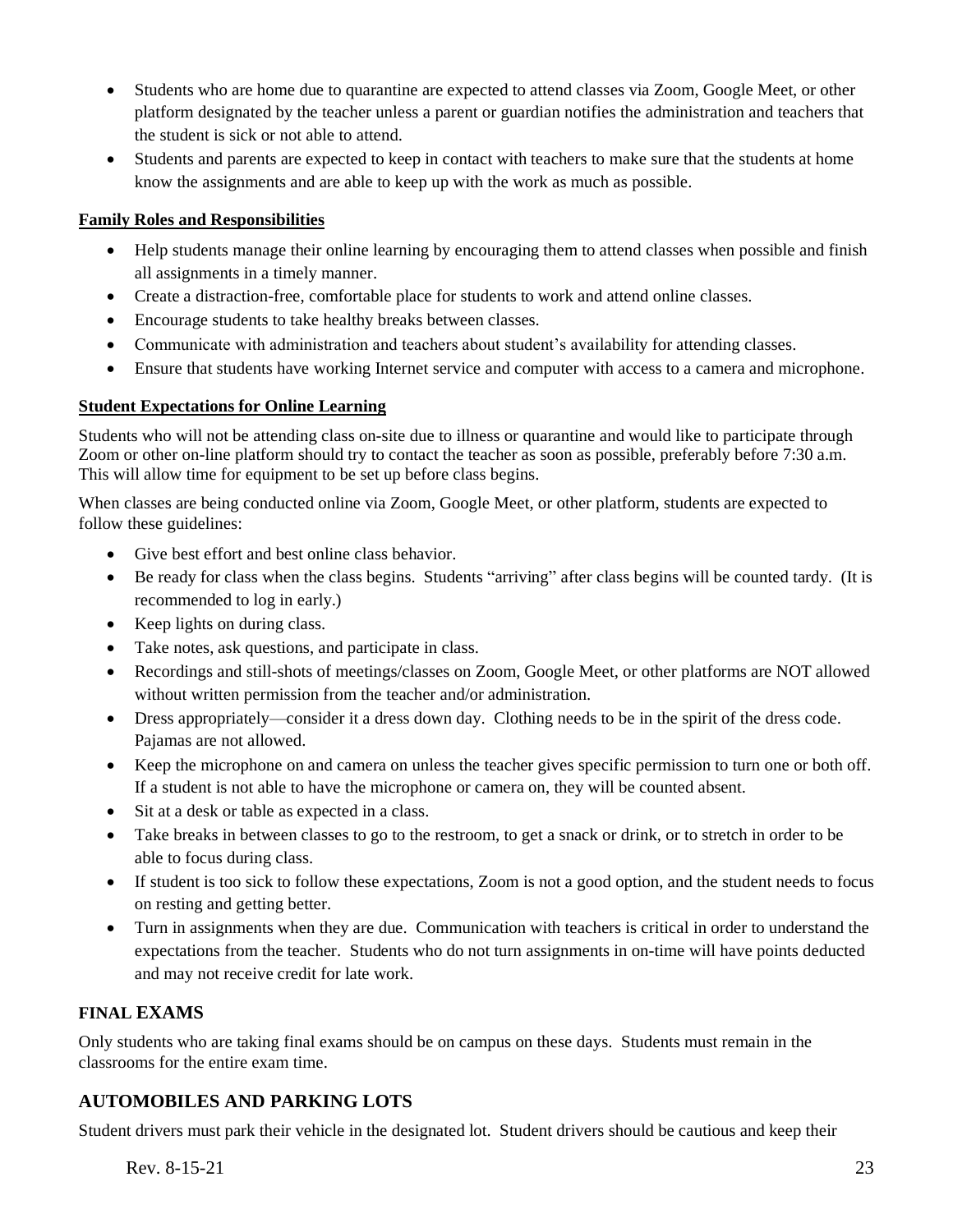speed to a minimum when driving through the parking lot. The school bears no responsibility for vehicles parked on campus. Cars must be parked correctly and should remain locked. Violation of these safety rules may result in the loss of privilege of bringing a vehicle to school, or the vehicle may be towed. Students must not loiter in the parking lot. Students may be required to sign a contract, agreeing to abide by laws and school guidelines.

#### <span id="page-23-0"></span>**GYMNASIUM, COURT, OR PLAYING FIELD**

Students will follow the *Code of Conduct* when participating in a sport, both on and off the Lighthouse campus. Lighthouse students and supporters will comply with all guidelines and policies of the gym, court, or playing field.

#### <span id="page-23-1"></span>**OPEN CAMPUS**

Because of its university class-scheduling format, Lighthouse Preparatory Academy high school students may enter and leave campus at different times during the day. Many students are responsible for their own transportation to and from school. Therefore, Lighthouse operates under an open campus policy:

- (1) Students are required to check out when leaving the Lighthouse campus on regularly scheduled days.
- (2) Students must be in the class for which they are registered when on campus.
- (3) Parents are responsible for guiding their students regarding their students' use of freedom to come and go from the campus without securing the permission of school personnel. Students who violate their parents' wishes regarding use of the freedom are accountable to their parents, not to the school.
- (4) It is considered a discourtesy to the teacher and a disruptive influence to the learning environment for a student to leave a class in session before the class has been dismissed. Therefore, unless prior arrangements have been made or the instructor grants special permission, leaving a class early will be considered a breach of good conduct and treated as a discipline issue.

<span id="page-23-2"></span>The campus will remain a closed campus for students in grades  $6<sup>th</sup>-8<sup>th</sup>$ . These students cannot leave campus except with a designated family member.

## **DRESS CODE**

The dress code of Lighthouse Preparatory Academy is intended to reflect the school's stated aims to honor God and disciple students. It is designed to encourage modesty, decency, and propriety and to de-emphasize the use of clothing as a significant means of establishing self-identity or gaining attention or social status (Matt. 6:28-34; 1 Cor. 9:19-23; 1 Peter 3:2-4; 1 Tim. 2:9, 10; James 2:1-5). The administrator, a dean, or one designated to act in their stead, retains the authority to determine the appropriateness of a given student's attire or hairstyle, and may remove from the campus or otherwise discipline any student deemed to be inappropriately dressed. The administration also reserves the right to grant a limited variance to these regulations for special purposes, such as the academy's sports programs and physical education classes, special dress days or other instructional exercises, provided that high standards of modesty are always upheld.

All elements of the dress code are in force (and may be enforced) on the academy's campus from 7:30 a.m. to 4:00 p.m. on school days. During that time, students anywhere on campus must be dressed in either proper class attire or proper sports attire. While dress code enforcement will be limited to school days, provisions and standards relating to modesty and decency should be respected by the students and are enforceable by the staff anywhere on the campus as well as at off-campus, school-sponsored events.

The academy's dress codes are in place as an application of kingdom values taught in God's Word. Parents and students should read the above passages, including the reasons behind the academy's dress code, and talk about them together. If a parent personally disagrees or has difficulty with certain specifics of the dress code, he/ she may communicate suggestions to the school in writing. However, the school humbly asks parents to defer to the present practice and speak respectfully of these matters around and to students. The school asks this for the sake of the biblical principles they represent and for the peace and order of the learning environment.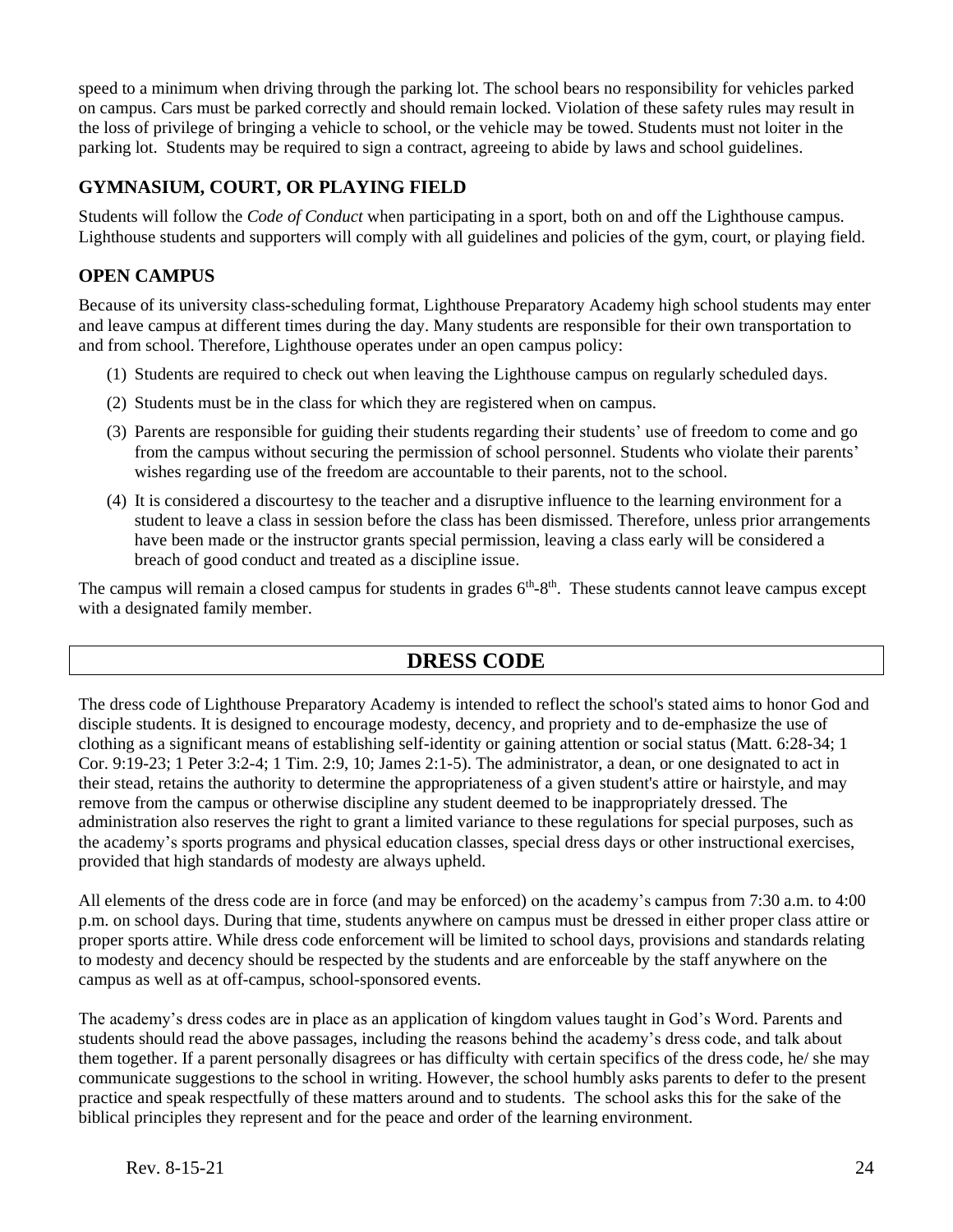## <span id="page-24-0"></span>**SPECIFIC REGULATIONS FOR CENTRAL CLASSROOM DAYS**

**The dress code is in effect from 7:30 a.m. to 4:00 p.m. "Logo wear" refers to clothing that has the Lighthouse logo with the eagle or lighthouse. Shirts for sports, fine arts, or other Lighthouse activities are called "spirit wear" and can only be worn on specified days as noted on the Lighthouse activities calendar.** 

- Students must wear a shirt which displays the Lighthouse logo. During the school day, the logo must remain visible. Wearing anything\* that covers the logo is a violation of the dress code. \*coats, jackets, unbuttoned shirts, cardigans, scarves, etc.
- Girls may wear appropriate jeans, pants, shorts, skirts, and capris with an approved Lighthouse logo wear shirt, sweater, or sweatshirt. No sweatpants, leggings, yoga pants, or athletic shorts. No sleeveless shirts or shirts with spaghetti straps without another shirt to cover. No short skirts or shorts - hems should be no higher than approximately two to four inches above the knee.
- Boys may wear jeans, pants, or shorts along with an approved Lighthouse logo wear shirt. No sweatpants, athletic pants, or athletic shorts. No short shorts - hems should be no higher than approximately two to four inches above the knee.
- All clothes and shoes must be neat and clean at the beginning of the day and may not be torn, frayed, or contain any other unusual features which call undue attention to the student. Clothing with holes is not acceptable even if there is a patch on the other side of the hole.
- Clothing should not be excessively tight OR excessively loose or immodest (i.e. low-cut shirts or tank tops).
- Hair must be kept groomed and clean and may not include unnatural coloring or styles.
- Boys may not wear earrings or other pierced jewelry. Girls may wear three earrings per ear; no other pierced jewelry is allowed.
- Tattoos are strongly discouraged; however, in the event a student has a pre-existing tattoo, it must be covered at all times.
- Coats and jackets must be neat in appearance and in keeping with the spirit of the dress code.
- No hats may be worn in the building from 7:30 a.m. to 4:00 p.m.

#### <span id="page-24-1"></span>**DRESS CODE VIOLATIONS & ENFORCEMENT**

Parents are strongly encouraged to remind students about dress code guidelines before leaving home. Teachers and administration work together to enforce the dress code at school.

Violations to the dress code will be treated as follows:

(1) The first violation will result in warning to the student and either an email sent home or a call made by the student and/or administrator reminding the parent about step two and three.

(2) The second violation will require the student have appropriate clothing brought from home and a reminder about step three.

<span id="page-24-2"></span>(3) The third violation, and any violation after that, will require the student have appropriate clothing brought from home and a fee of \$15 to be paid the next school day.

## **DISCIPLINE PROCEDURES**

In order to promote good discipline, Lighthouse Preparatory Academy will strive to enable students to feel loved and accepted, to know and accept the boundaries for behavior, and to understand how to avoid repeating wrong decisions or actions. The key to Lighthouse discipline will be to give students support and direction, while working in harmony with the parents. The Lighthouse staff will practice "preventative" discipline through the use of positive teaching techniques. If the need arises, the school may employ mild forms of reproof, rebuke, and correction. The school will control the impact of serious discipline problems by limiting or withdrawing the participation privileges of consistently uncooperative students. Lighthouse believes that the school staff is primarily responsible to utilize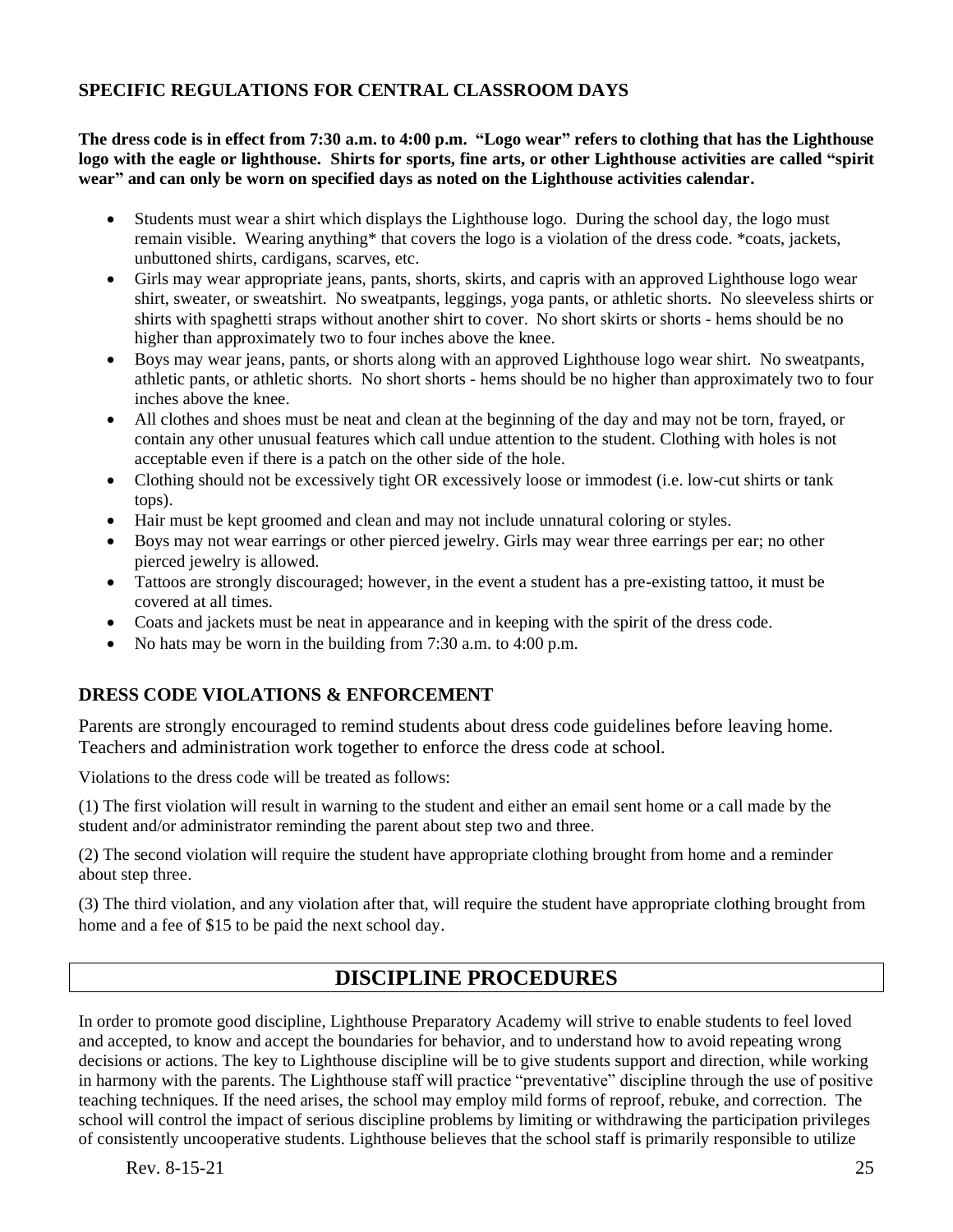mild forms of discipline for the purpose of sound classroom management, and the parents are primarily responsible for dealing with discipline problems of an ongoing or more serious nature.

#### <span id="page-25-0"></span>**GENERAL DISCIPLINE POLICY GUIDELINES**

Behavior that needs to be corrected usually falls within these categories:

Disruptive - Disrespectful - Dishonest - Disobedient - Dangerous

1. In most cases, a distinction will be made between elementary and secondary students in specific policies governing disciplinary procedures, since it is assumed that a greater degree of self-discipline and good conduct should be expected from secondary students.

2. All discipline cases referred to the office are to be accompanied by written communication completed by a staff member. This communication is generally in the form of email and/or behavior record in the system.

3. Any discipline matter deemed to be of an urgent or potentially dangerous nature shall be brought immediately to the attention of the administration.  It will not be necessary to notify the administration immediately of discipline problems of a routine or non-serious nature.  Such problems will be handled at such times and in such a manner as shall be convenient to the administration.

4. The student shall be given an opportunity to correct his own behavior following the first offense of a routine or non-serious nature, and the parents shall not be notified unless the student or staff member involved specifically requests that they be notified.  The parents shall be notified of any subsequent offenses.  A copy of the relevant discipline form shall be sent to them for this purpose, and the parents may be asked to acknowledge receipt, indicating that they have read and understood it.

5. An administrative staff member will personally attend to serious, urgent or potentially dangerous discipline matters, and the parents will always be notified in such cases.  The administrative staff member shall have a broad range of personal authority to act in such cases, including but not limited to suspension of the student from regular school activities.

6. Should repeated or serious first-time violations of the student code of conduct occur, a student may be put on behavior probation for a specific period of time, suspended, or expelled. Expulsion is a function of the school board after referral from the administrator.

#### <span id="page-25-1"></span>**DISCIPLINARY ACTIONS TO MINOR MISCONDUCT**

#### CLASSROOM DISCIPLINE

The classroom teacher is normally the closest to any discipline issue that arises. While teachers have the opportunity to exercise discretion with each occurrence of a discipline issue in class, they should normally and regularly apply the following procedure to maintain consistency in their own classroom and throughout the school, according to our Code of Conduct.

This procedure is also to be followed by any substitute, volunteer, or assistant when they are acting with the delegated authority of Lighthouse.

#### **1st Offense**

- Firm and loving rebuke that identifies inappropriate behavior.
- Teacher notifies the parents.

#### **2nd Offense**

• Repeat steps in 1st offense with notice that the next offense for the same or similar discipline results in an office visit.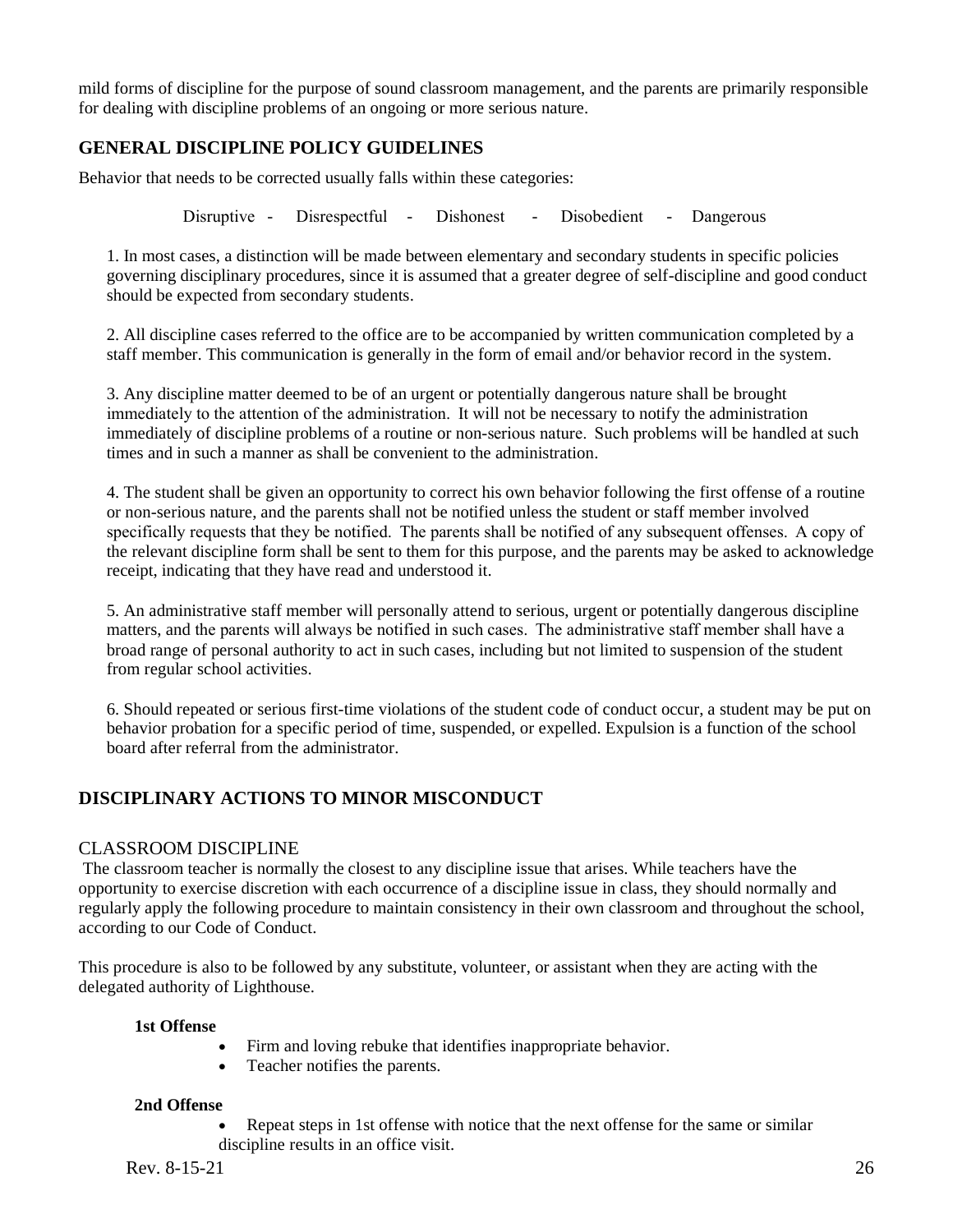#### **3rd Offense**

• Repeat steps above and the student will be sent to the office with a Discipline Report.

This initial rebuke in the classroom offers the student the opportunity to demonstrate that he is "wise" and desires to honor his parents and the Lord with his obedience and a good response to correction. (Prov. 17:10). It also alerts parents to potential problems, especially in regard to attitude, and helps them assume final responsibility for the correction of their child (Eph. 6:4).

#### OFFICE VISIT DISCIPLINE

There are five basic behaviors which will result automatically in an office visit:

1. Disrespect shown to any staff member or peer, whether in the form of a look, a response, or an action. The staff member will be the judge of whether disrespect has been shown. (Ex. 20:12, Prov. 6:16-17, Rom 13:1, Rom. 13:7)

2. Dishonesty in any situation, including lying, cheating, forgery or stealing. (Ex 20:15-16, Proverbs 6:16-17, 19)

3. Disobedience whether through outright rebellion or passive disobedience in response to instructions. (Col. 3:20 and 1 Sam 15:23)

4. Disruptive behavior is any behavior that disrupts or impedes the flow of instruction or activity. This may include (but not limited to) the use of obscene, vulgar, profane or malicious language or action, including swearing, taking the Lord's name in vain, name-calling or foul talk/jokes, etc. (Exodus 20:7, Eph 4:29-31 and 5:4)

5. Dangerous behavior that shows malice or intent to harm another person, self, or the school including fighting, shoving, tripping, etc. (James 4:1 and 1 Cor. 13:5)

Normally during an office visit, the administration will:

- 1. Investigate and determine the nature of the offense.
- 2. Seek to give godly and biblical counsel to the student (1 Tim 3:16)
- 3. Contact the parent through email, phone or behavior notice sent home.

4. After the parents have dealt with the offense at home, the parents should notify the administration (through phone or signature on the behavior notice) that they have done so.

5. Should there be repeated discipline issues, parents will be contacted to meet with administration, seeking support in averting further problems.

6. Continued discipline issues will result in suspension or expulsion as described in Major Misconduct.

7. Students may be placed on behavioral probation for one semester to one year, signaling the next steps of possible expulsion.

#### <span id="page-26-0"></span>**DISCIPLINARY ACTIONS TO MAJOR MISCONDUCT**

- 1. SUSPENSION (In school or out of school at the administration's discretion)
	- a. Suspension from all classes and activities with permission to make up work.
	- b. Suspension from all classes and activities with no permission to make up work.
	- c. Durations
		- One Day
		- Two Days (any combination of two successive central classroom days)
		- Three Days (any combination of three successive central classroom days)
		- Five Days (any five successive central classroom days)
	- d. Suspensions may carry with them any number of requirements that the administration deem appropriate. Failure to meet those requirements can extend the duration of the suspension or lead to expulsion considerations.
- 2. EXPULSION (can only be administered by the Lighthouse school board)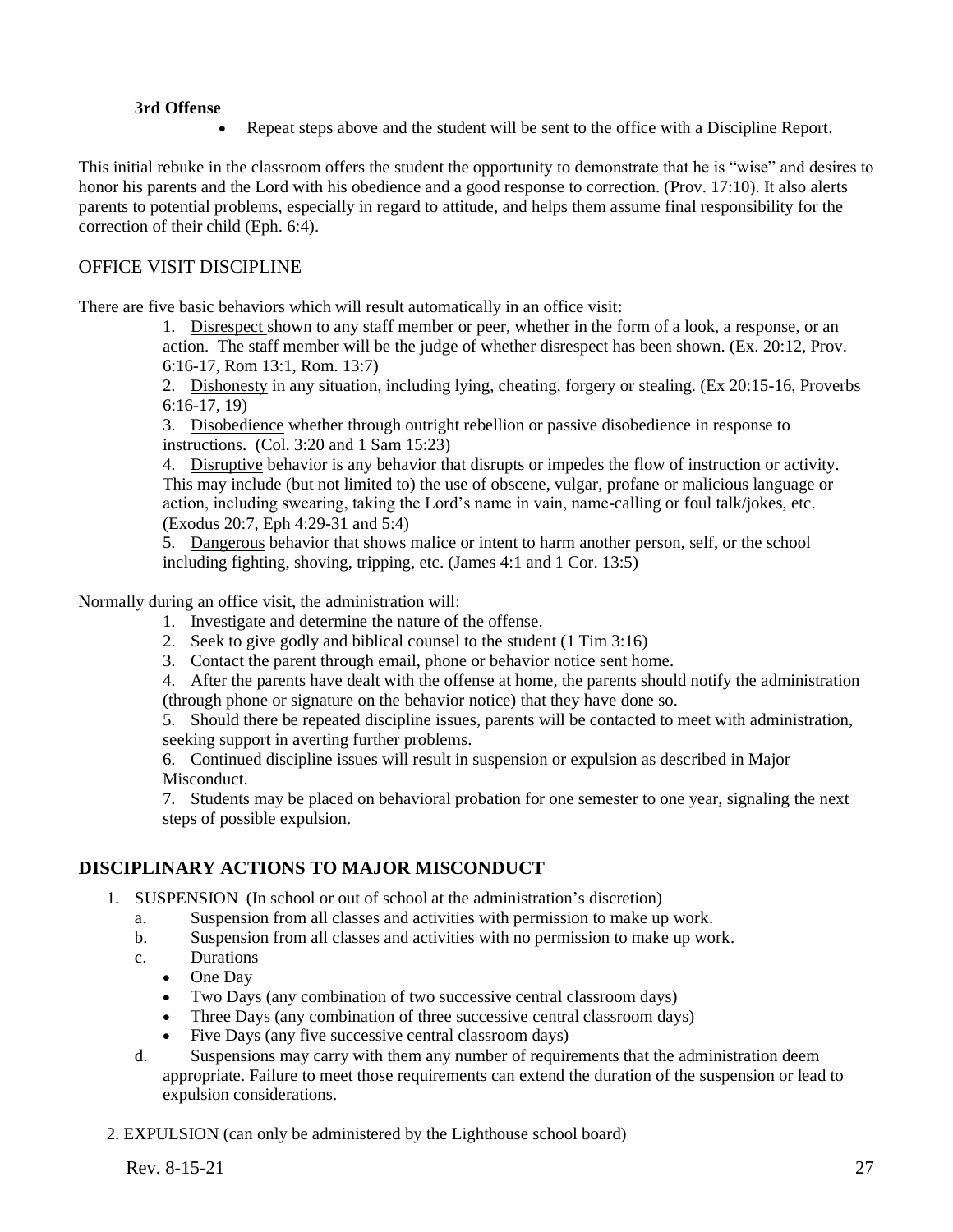a. Expulsion without permission to appeal.  Expulsion must appear on the student's permanent record.

b. Expulsion with permission to appeal.

- Student is suspended immediately from all classes and activities.
- The family's admissions agreement with the school is declared null and void.

If the family does not wish to appeal, then the student is officially no longer a student at the academy and the record of expulsion will appear on the student's transcript.

• If the family wishes to appeal, they must submit their formal request for readmission in writing, stating their reasons for wanting to negotiate a new and more restricted admission agreement with Lighthouse.

If the formal request is accepted, the student may continue to receive class assignments while the appeal is pending. Both parents (unless the parent is single) and the student must schedule a time to appear before the Board to discuss the appeal.

• Re-admittance, if granted, may only be on the condition that the family obligates itself to a new and revised admission agreement, complete with the Board's required corrective actions, restrictive measures, and future accountability.  Failure to keep the new agreement can result in automatic forfeiture of the student's admission status with no permission to appeal.

If the new agreement is kept faithfully and without incident, the student may apply to have the record of expulsion deleted from the permanent record at the end of that school year or at a time later than that if the Board deems it appropriate to the situation.

## **VISITOR POLICY**

<span id="page-27-0"></span>To enhance both student safety and operational efficiency, Lighthouse Preparatory Academy will enforce the following guidelines governing the presence of visitors on campus during regular school hours, except for parents who are dropping off or picking up students. Students and parents should make potential visitors aware of this policy.

- (1) All visitors must check in with the office upon arriving on campus to obtain permission from the office to remain on campus and to pick up a visitor badge to wear while they are in the school building.
- (2) All visitors must be willing to comply with the rules and regulations governing student and staff conduct, including appropriate dress regulations.
- (3) Students or friends not attending Lighthouse Preparatory Academy who drive on campus for the purpose of giving a ride to a Lighthouse student may not loiter in the parking lot or enter the buildings, unless they obtain permission from the office.

**Watch D.O.G.S.** is a National Program that Lighthouse joined in the 2014/2015 school year. Watch DOGS are dads, grandparents and other males interested in their student's safety. There will be Watch DOGS on campus most days. They will have specific responsibilities assigned to them, but they will be encouraged to attend class with their student. They will wear Watch DOGS T-Shirts or sticker identifying them.

Watch DOGS will provide an additional set of eyes for the safety of our school. They will also be a male role model for the students.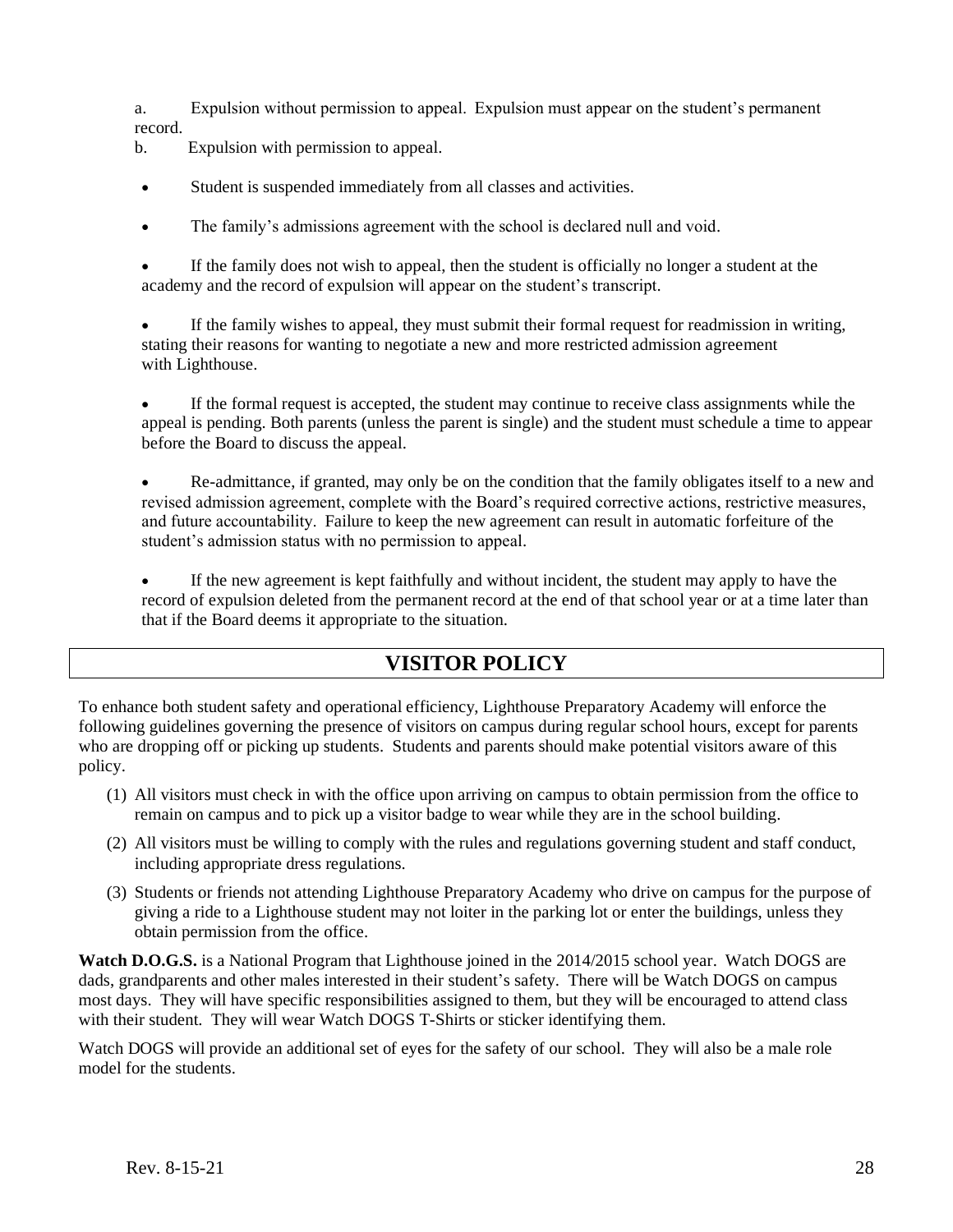## **LIGHTHOUSE ACADEMIC PROGRAM**

<span id="page-28-0"></span>Lighthouse Preparatory Academy is a UMS® school whose academic program meets the following requirements:

- Lighthouse has a college-simulated scheduling of courses, organized in 16-18-week semesters, with classes on Monday, Wednesday, and Friday. Students generally spend a *minimum* of one hour working at home for every hour spent at school (1:1 ratio). During some semesters, Tuesday/Thursday classes may be offered.
- Our core academic classes are offered as *single subject* courses to best utilize available instructional time. We may, occasionally, due to small class sizes, combine course levels for our elective classes (e.g., art, drama, etc.).
- Students must successfully complete the prerequisite for each course, confirmed by a passing grade in a Lighthouse course, transcript from another school, or documented proof from a home school. Students will demonstrate mastery of previous knowledge through placement testing to provide teachers with a starting point for each semester's instruction.
- Lighthouse only allows *semester-by-semester* registration. Once a semester is underway, new students may not be admitted until the beginning of a new semester.
- Students register for individual courses, not complete grade level. Lighthouse allows students to deviate from grade level based on mastery of individual subject matter. Middle school students may go back or advance one grade level, secondary students may go back or advance two grade levels. Advancement in courses assumes that the student has met the prerequisite requirements for those courses.
- Continuity of instruction is ensured through well-developed and clearly articulated curriculum documents, both within the departments and with the home (e.g., course overviews, scope and sequence, assignment sheets, etc.).
- Each course has a defined, off-campus role for parents that gradually decreases the parents' academic responsibilities (direct teaching) while increasing those of the student (dependent and independent study) as the student progresses through the grade levels.
- Lighthouse teachers are responsible for organizing instruction that includes a partnership with parents. Teachers facilitate this partnership through effective communication, leadership, and instruction in the classroom that extends to the co-teacher. This also includes using textbooks and other educational materials that are both academically sound and parent/student-friendly to use.
- The Lighthouse academic program will maintain high academic standards emphasizing a strong student work ethic and college preparation. Our academic standards will meet or exceed the local and state laws that govern education.
- <span id="page-28-1"></span>• Lighthouse will maintain a low student/teacher ratio to encourage student success in the classroom: 18:1 or 20:1 for middle school and 20:1 or 22:1 for high school.

## **LIGHTHOUSE SECONDARY 6TH-12TH**

#### <span id="page-28-2"></span>**PARENTAL ROLE**

At the secondary level, the parental role will evolve from "guide for dependent study" to "guide to independent study" as the student matures.

• Students in the  $6<sup>th</sup> - 8<sup>th</sup>$  grades will begin to assume some independence from the co-teacher in the completion of assignments. Parents should read each assignment sheet, structure time and place for completing the assignments, offer assistance as needed, and verify that each assignment is completed. Parents should understand that assignment sheets will no longer contain detailed instructions for the co-teacher concerning the completion of assignments, since students will be expected to learn how to receive verbal instructions and record this through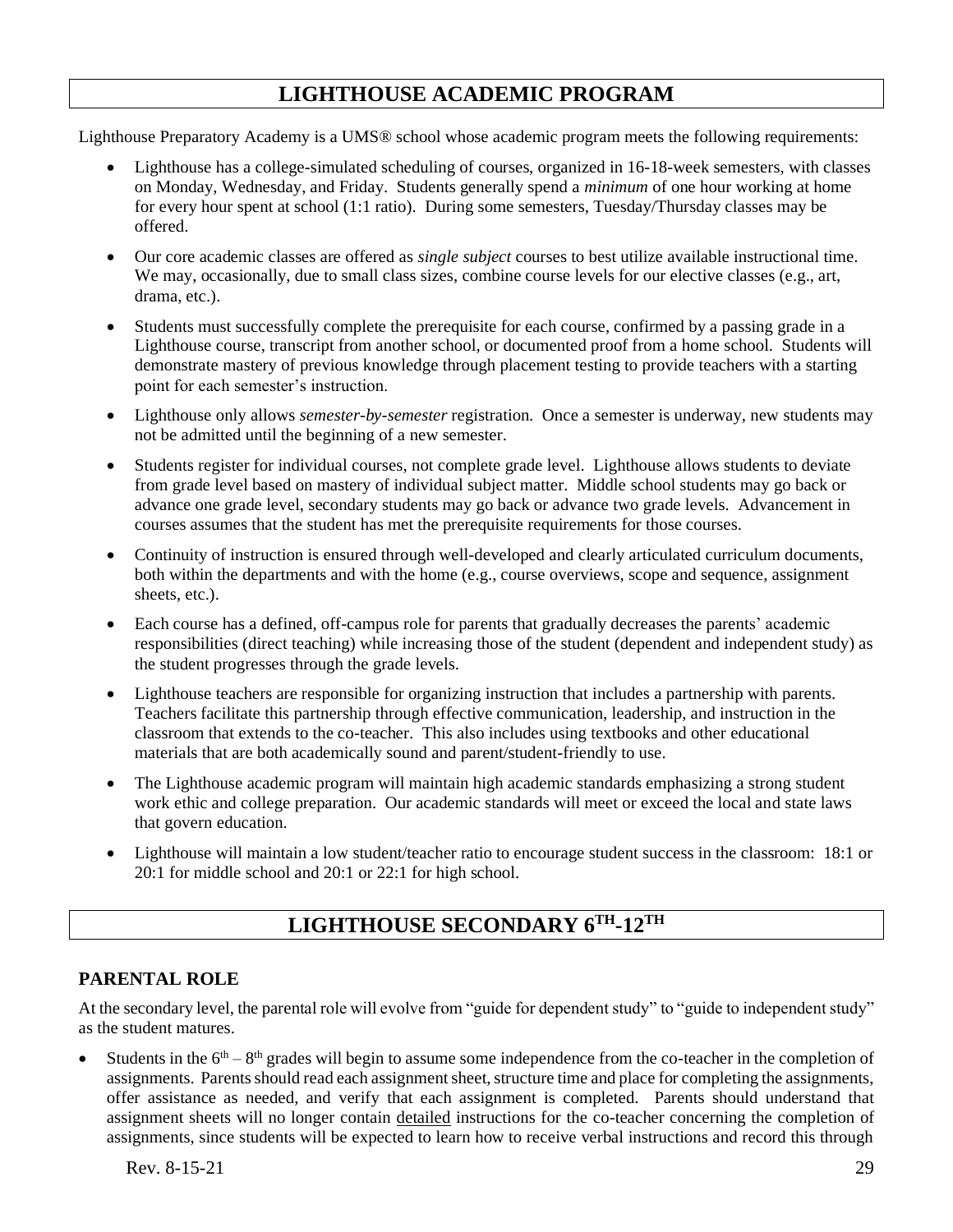notes. Parents may contact teachers to verify instructions; however, they should reinforce with students the expectation for this skill to be developed. Parents may spot-check work to check for understanding the practiced concept, but should not "pre-grade" assignments. Teachers use this opportunity for independent practice as an indicator of whether or not there is a need for re-teaching the concept.

- Students in the  $9<sup>th</sup> 10<sup>th</sup>$  grades will require supervision in order to help them develop disciplined study habits and personal responsibility for the completion of assignments in a timely manner. Parents will supervise student work, monitor student assignments, and discuss content as required. Parents should provide opportunity for independence based on the maturity and success of their students. If students have problems turning work in on time or understanding the subject matter, it is the parents' responsibility to enforce stricter accountability and provide the extra help that is needed –either by the parent or a tutor. Parents should maintain a "satellite classroom" environment for the student on days not attending Lighthouse. Parents are responsible for monitoring student grades as a reflection of the students' learning and participation in each course and providing necessary incentives or punishments if grades are not acceptable.
- Students in the  $11<sup>th</sup> 12<sup>th</sup>$  grades study independently, as required in post-secondary education programs. Parents should be available to assist as needed with organization, accountability, and spiritual guidance. Parents should review assignment sheets often enough to monitor all major assignments and make sure the student is investing the time necessary to completing these assignments. In some courses, the student may need a tutor to help with home assignments if the parent is unable to review the material. It is crucial that parents make sure that students maintain a "satellite classroom" schedule on the days not attending Lighthouse (work should be secondary to school). Although the parental role changes as the student matures, parental involvement is still expected by teachers in these final years of high school.

#### <span id="page-29-0"></span>**COURSE PREREQUISITES**

Students must have satisfactory performance on the appropriate entrance test, successful completion of the preceding course in the Lighthouse sequence, or permission of the instructor. Specific course prerequisites are listed where applicable.

#### <span id="page-29-1"></span>**ACADEMIC DEPARTMENTS**

#### **Language Arts**

The primary purpose of the Language Arts program is to develop and refine student skills in both oral and written communication and to promote understanding of and appreciation for fine literature. Emphasis will be placed on reading and writing proficiencies, as well as evaluating the world's great literature against the standard of scriptural truth and wisdom. Middle school courses will give students the opportunities needed to improve reading, composition, and higher-level thinking skills. Emphasis will be placed on reading comprehension and reading analysis, vocabulary and spelling, mechanics of grammar, components of various types of compositions including the beginning stages of a research paper, and an increasing knowledge, understanding, and appreciation of literature. At this level, students will be taught the principles that literature should be evaluated by biblical standards and that lessons learned through the study of literature should be applied to life. High school courses will provide students with the opportunities needed to improve reading, composition, and higher-level thinking skills. Mechanics of grammar, components of compositions, vocabulary and spelling, and reading comprehension and analysis will be reinforced. At this level, emphasis will be placed primarily on detailed analysis of various selections from American literature, world literature, and British literature. All readings will be evaluated by biblical standards, and students will begin to see the correlation between an author's worldview and how it affects the work produced. Compositions will focus on students' analysis of literature, with special attention placed on communicating in a manner worthy of a Christian who desires to influence a world in need of Christ. Students will also have the opportunity to enhance and refine their oral communication skills through participating in dramatic readings, original oratory, and class discussions. *Students must have four years of high school language arts in order to graduate.*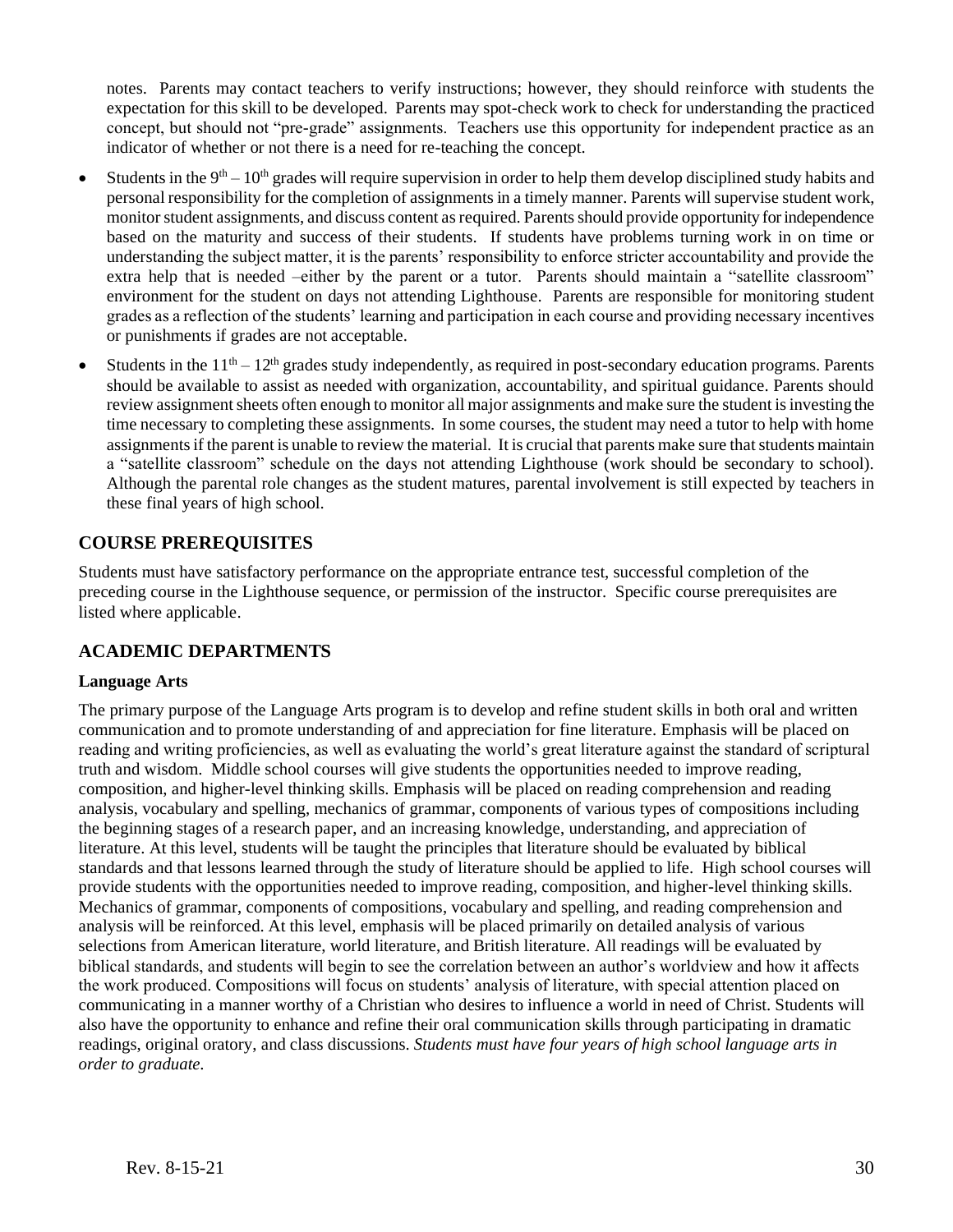#### **Mathematics**

The mathematics department exists to help students learn to appreciate the orderliness of the creation and, by extension, the Creator, even as they learn to think logically and analytically using highly structured mathematical systems. A concurrent focus on the development of problem solving skills and methodologies gives the math program an important applications emphasis. *Students must have at least four years of high school math in order to graduate, starting with Algebra I.*

#### **Science**

The primary goals of the science department are to teach essential scientific concepts, skills, and methodologies, to encourage the development and appropriate use of higher-level thinking skills, and to help students better understand the Creator-creation relationship, while balancing the acquisition of scientific knowledge with the application of valid problem-solving skills and methodologies. *Students must have three years of science, including lab courses, in order to graduate.*

#### **Social Studies**

As the term indicates, the academic area known as social studies has as its primary interest the social aspects of human existence and experience. Specifically, it examines the various institutions, relationships, ideas, and problems related to the origin, development, and essential nature of human society in general as well as specific cultures and societies. At Lighthouse Preparatory Academy the primary goal of the Social Studies program is to prepare students for effective ministry and useful citizenship within whatever life station or geographical location the Lord should deem appropriate for their service. In order to achieve this goal, students must develop the ability not only to understand and utilize general facts and ideas but also (and especially) to sift and evaluate a given culture's values, traditions, etc. through a biblical grid supported by a knowledge and understanding of essential information and concepts associated with the academic subjects traditionally associated with the Social Studies (e.g., history, government, economics, geography, etc.). *Students must have at least four years of high school social studies in order to graduate.*

#### <span id="page-30-0"></span>**ATHLETICS**

Lighthouse Preparatory Academy will develop both boys' and girls' athletics based on student interest and participation. The purpose of the athletic program is to use athletic competition as a tool to improve the student and to give him or her an opportunity to glorify God with his or her talents and desires.